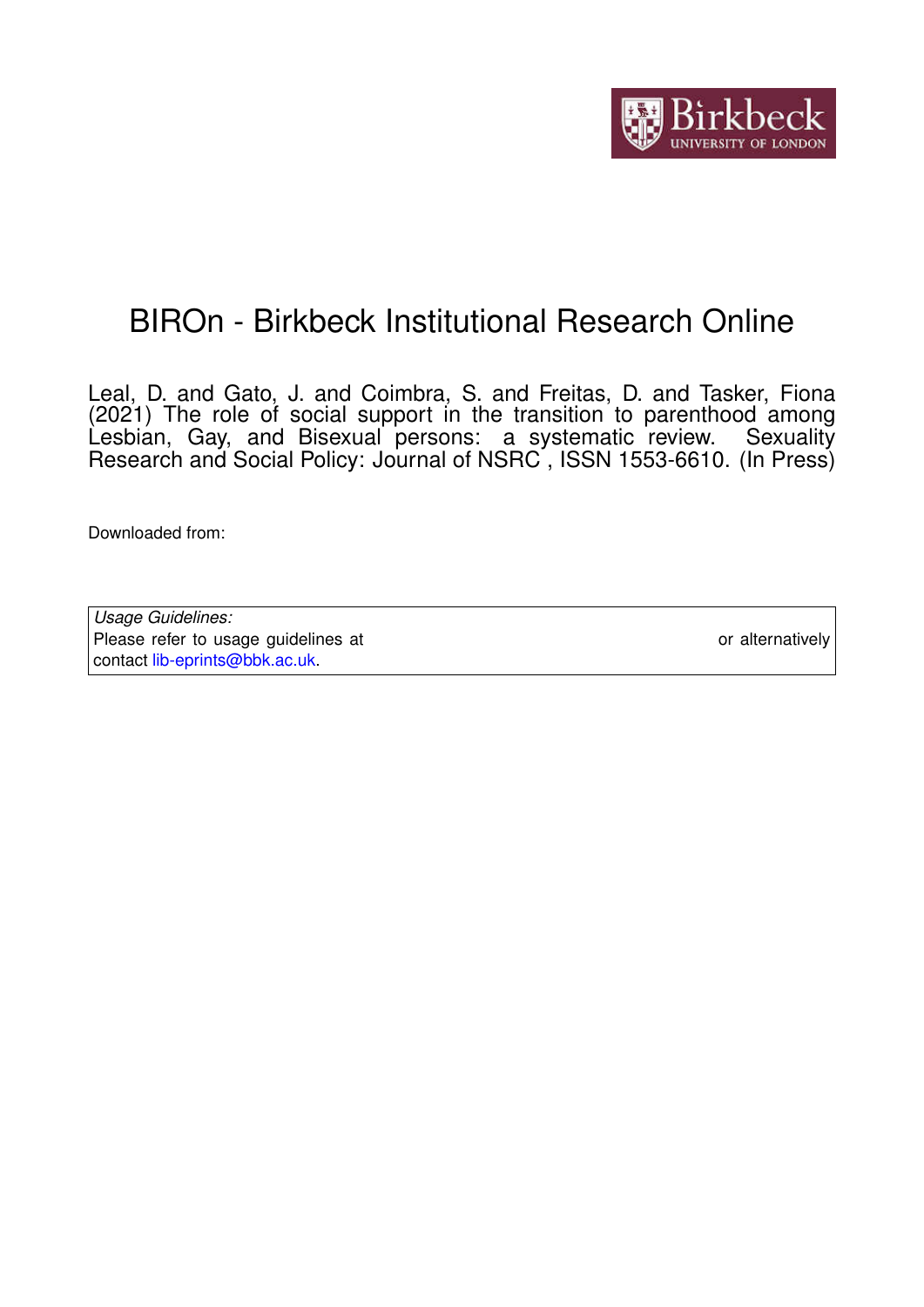Accepted for publication 5 November 2020

Leal, D., Gato, J., Coimbra, S., Freitas, D., & Tasker, F. (in press). The Role of Social Support in the Transition to Parenthood Among Lesbian, Gay, and Bisexual Persons: A Systematic Review. Accepted for publication in *Sexuality Research and Social Policy*. doi: 10.1007/s13178-020-00517-y

The Role of Social Support in the Transition to Parenthood Among Lesbian, Gay, and

Bisexual Persons: A Systematic Review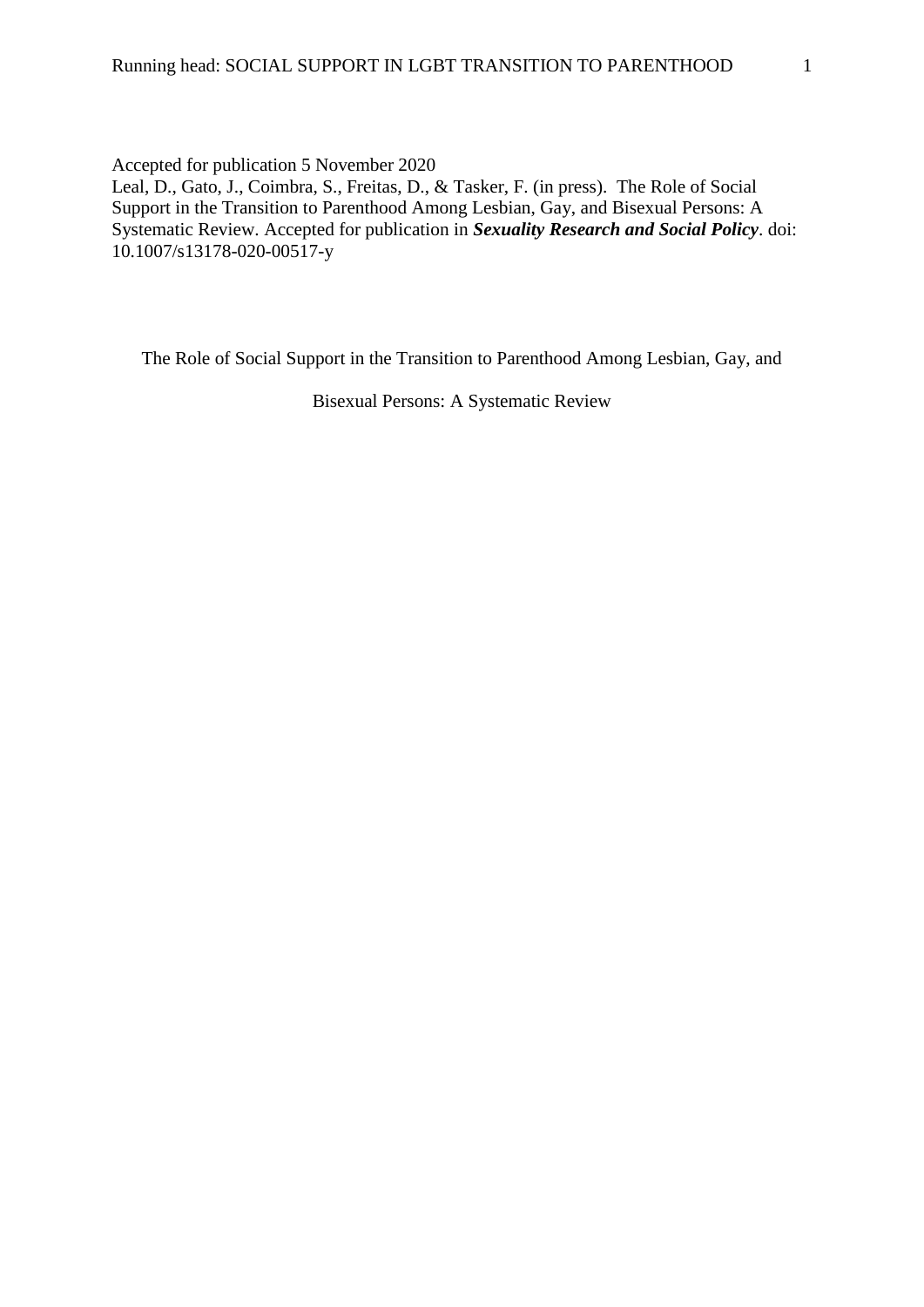#### **Abstract**

Parenting is a challenging life-cycle transition, particularly for lesbian, gay, and bisexual (LGB) persons who have to deal with prejudice and discrimination. Considering this position of social disadvantage and the potential protective role of social support, our aim in this work was to systematize existing knowledge about the role of social support (i.e., social support, family support, community support, LGBT support, support, and engagement) in the transition to parenthood among LGB persons. Through a systematic review process conducted in May 2019 using PRISMA guidelines, the present study identified 22 manuscripts which accomplished all inclusion criteria. Our results suggested closer relationships to the family of origin and a detachment from the LGBT community in this stage of life cycle. Furthermore, the social support received in the transition to parenthood seems to influence, not only the psychological well-being of these parents and prospective parents, but also the quality of their relationships with different support networks. Thus, we understand that inclusive clinical and human professional interventions aimed at improving the available social support networks of LGB persons and, consequently, enhance their psychosocial well-being and family relations during this life transition.

*Keywords:* parenting; LGB; systematic review; transition to parenthood; social support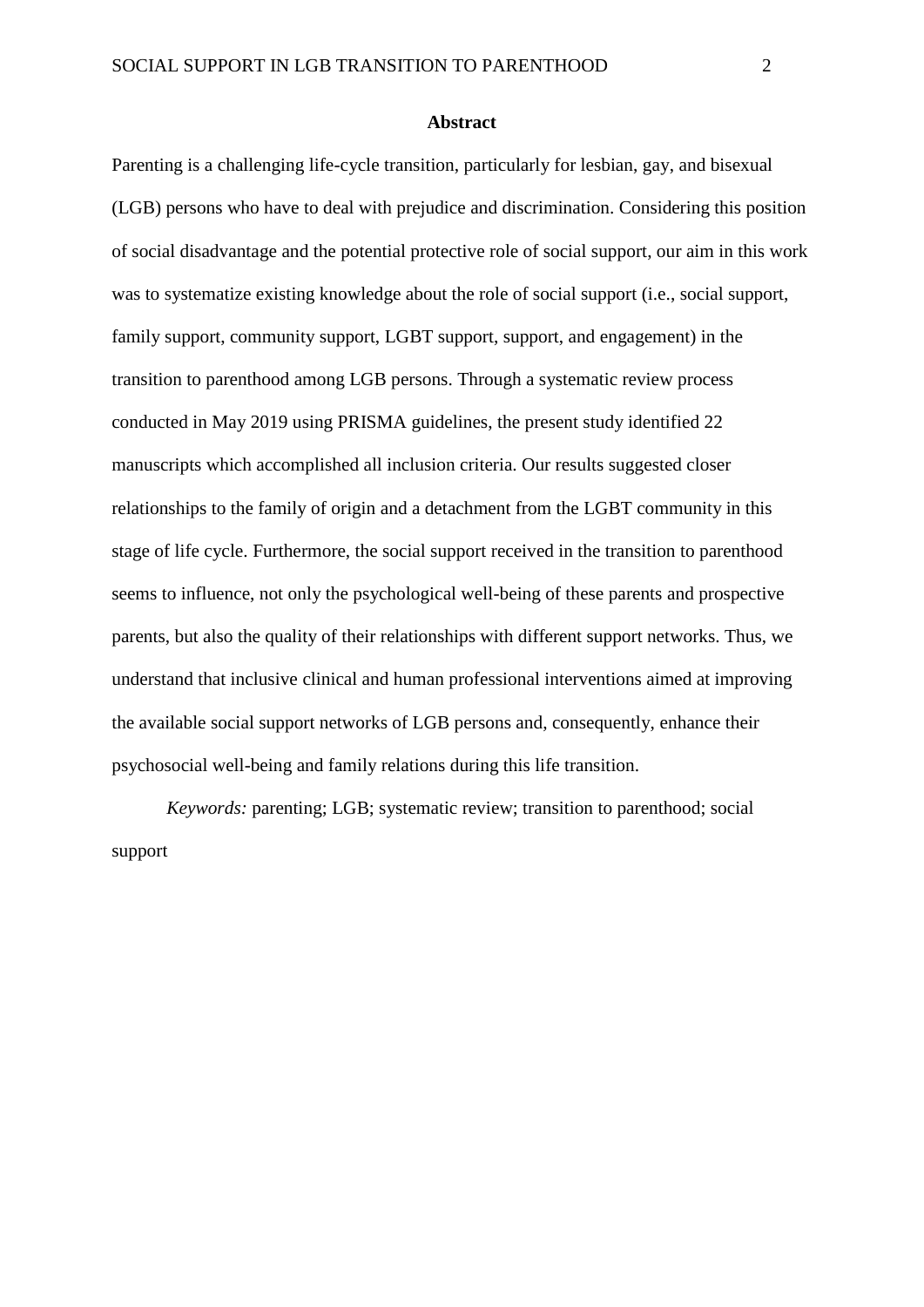The Role of Social Support in the Transition to Parenthood Among Lesbian, Gay, and Bisexual Persons: A Systematic Review

Parenthood among sexual minority persons has been enabled both by legal changes concerning marriage and adoption rights of lesbian, gay, and bisexual (LGB) persons, and increased access to assisted reproduction techniques (Goldberg, 2010; Riskind & Patterson, 2010). Despite these changes, parenthood remains a challenging life-cycle transition for LGB individuals (McGoldrick et al., 2015), given existing prejudice and discrimination against sexual minorities (Kaufman et al., 2017). In fact, studies have shown that even LGB persons who have not entered parenthood yet anticipate lower levels of social support (Baiocco  $\&$ Laghi, 2013) and higher levels of stigma upon parenthood (Gato et al., 2019; Leal et al., 2019; Gato et al., 2020) when compared to their heterosexual counterparts. Our main goal in this work was thus to explore the role of social support in the transition to parenthood among LGB individuals.

## **The Transition to Parenthood Among LGB Persons**

The transition to parenthood includes the development of competency in parenting and the familiarity with the parenting behaviour (Bigner, 2006) and corresponds to the period which extends from the planning of parenthood (McGoldrick et al., 2015) until the first year of child's life (Nelson et al., 2014). This stage is a major developmental period with crucial consequences for couples, parents, the infant-parent relationship, and the infant's development (e.g., Nelson et al., 2014). However, some specificities regarding this life transition among LGB persons might be considered. Given their minority status, LGB persons face additional challenges as parents and prospective parents. These challenges begin with the decisions concerning chosen pathways to parenthood that vary significantly (Farr & Tornello, 2016). First, the assumption of a parental role may be seen with suspicion and LGB parents are often victims of social stigma (e.g., Goldberg, 2010) or anticipate stigma upon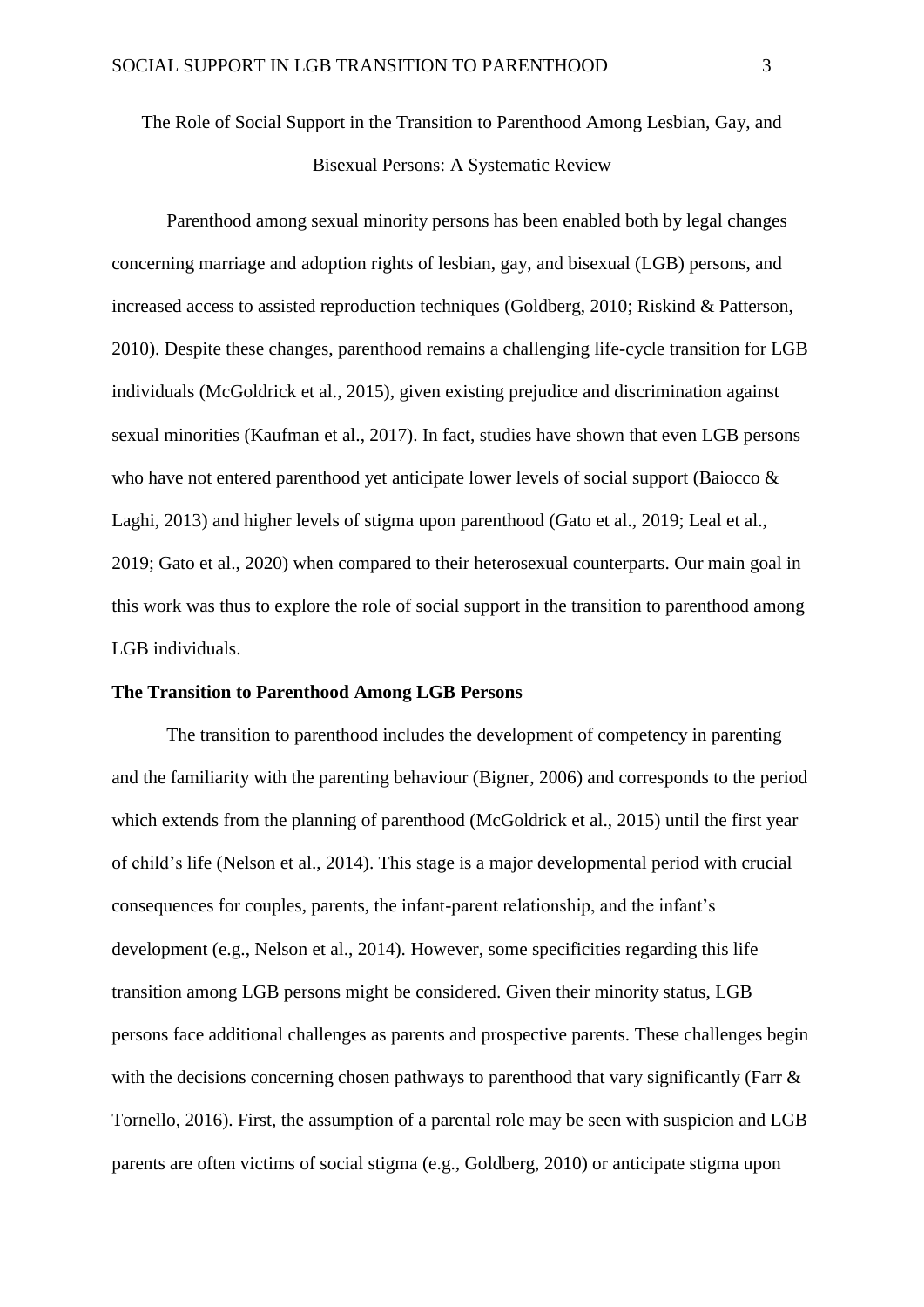parenthood (e.g., Leal et al., 2019; Gato et al., 2019; Gato et al., 2020). Second, compared to most of their heterosexual peers, LGB persons need to rely more on assisted reproduction technologies (ART) or on adoption agencies to access parenthood, in which professionals might gate-keep access (Bergstrom-Lynch, 2016; Tasker & Bellamy, 2019). In addition, gaining access to ART and adoption services might on itself result in several psychological consequences (Glazer, 2014). Finally, compared to different-sex couples, same-sex couples face a more complex and a longer process of decision-making which is initiated when one of them expresses a desire to parent (Goldberg, 2010). For example, in situations of biological parenting (e.g., surrogacy), same-sex couples need to settle that only one parent will be biologically related to the child. Among female couples using insemination, a decision needs to be made regarding who will bear the child (Glazer, 2014) and/or who will be the sperm donor and which role this person will play in the child's life (Goldberg, 2006). Furthermore, in contexts where adoption by same-sex couples is not allowed, only one parent will be recognised as the legal parent (Bauermeister, 2014).

Some studies have documented the association between the transition to parenthood and negative outcomes regarding couple adjustment, mental health, and marital satisfaction (e.g., Goldberg, 2010; Pilkington et al., 2015). In this regard, similar to heterosexual persons, lesbian women and gay men who became parents reported poor levels of mental health, relationship quality, and sexual satisfaction across the transition to parenthood (Bergman, et al., 2010; Goldberg, 2010; Huebner et al., 2012; Ross et al., 2007). Support from friends, family, and the workplace seems to buffer against these negative effects (Goldberg et al., 2014). However, social support might also be limited because parenthood is a complex transition and new parents deal with challenging experiences and feelings, with which other persons have difficulties in understanding and empathizing (White, 1976).

## **LGB Persons and Their Social Networks**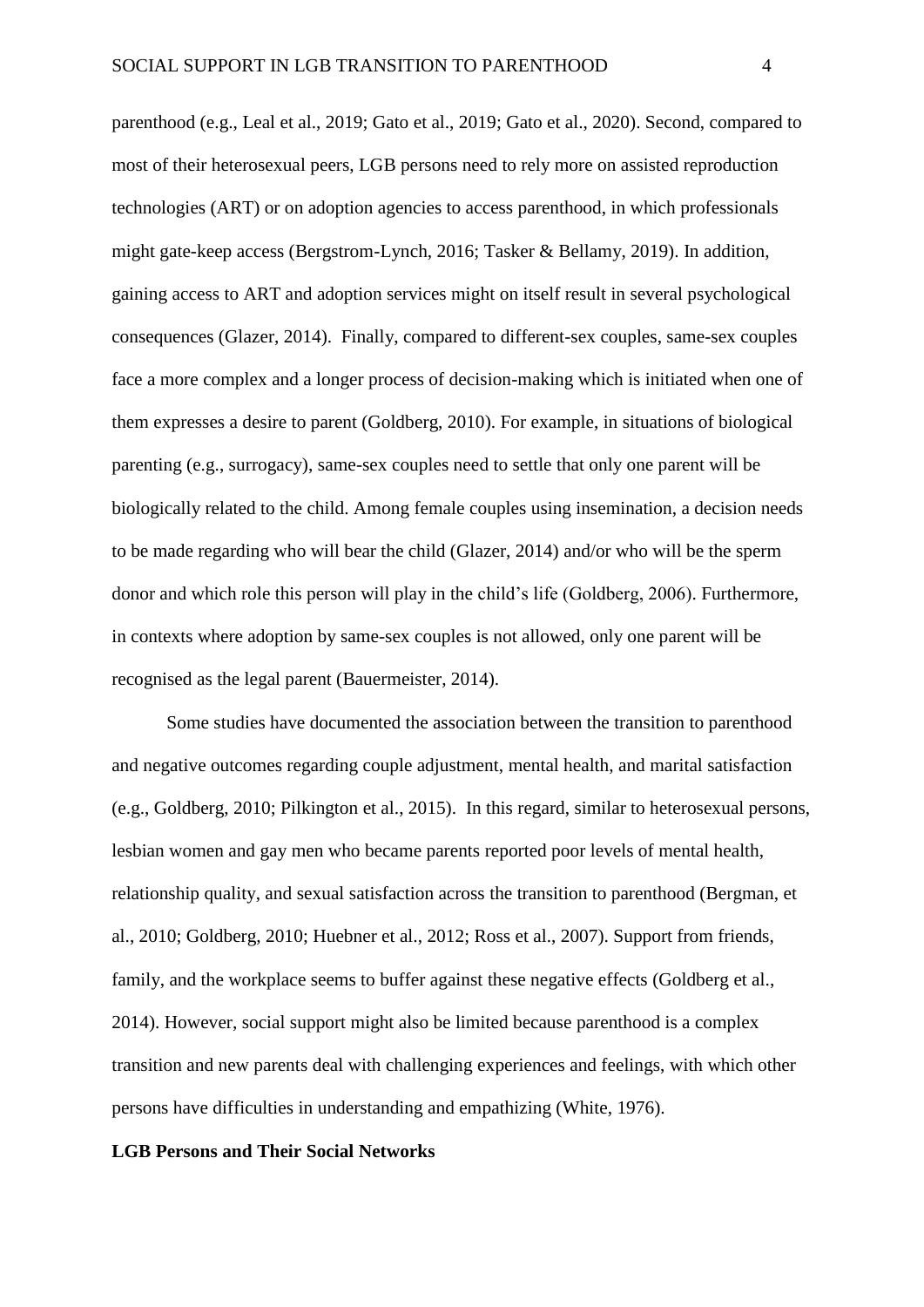There is a long and solid empirical evidence that shows that social support enables coping with crisis and adaptation to change (Cobb, 1976). Classically, House (1981) theorized four types of supportive behaviours considering them as potential forms of social support, namely (i) emotional support (e.g., empathy, caring, love, trust); (ii) instrumental support (e.g., money, labour, time); (iii) informational support (e.g., providing support for coping with personal and environmental problems); and (iv) appraisal support (e.g., providing affirmation, feedback, social comparison, and self-evaluation). Considering this, a social support network may be defined as a unit of social structure whose ties of support connect persons or groups (Cooke et al., 1988).

Social support, such as that provided by parents and other family members, is a key factor in the decision to have children among LGB persons (Sumontha et al., 2016). However, results regarding the role of social support among LGB persons are not consensual. Some studies have indicated that lesbian and gay individuals generally have less supportive family relationships than their heterosexual peers (Leal et al., 2019; Tate & Patterson, 2019). Nevertheless, when lacking support and acceptance from their families of origin, LGB persons sometimes create new relational networks or "families of choice" (Weston, 1991) which many times become the main social network, even later in life (Wardercker & Matsich, 2020). Other studies suggest that after becoming parents, lesbian women and gay men report enhanced relational bonds with their own families of origin (Bergman et al., 2010; Gianino, 2008). At the same time, some studies have reported that LGB persons in the transition to parenthood, and more so gay men, may feel an increasing distance between themselves and the LGBT community (Armesto & Shapiro, 2011; Gianino, 2008). This gender specific difference might be associated with the stereotype of the "childless gay man" (Armesto  $\&$ Shapiro, 2011) while parenthood is traditionally viewed as a feminine domain (Hicks, 2013; Wall & Amâncio, 2007).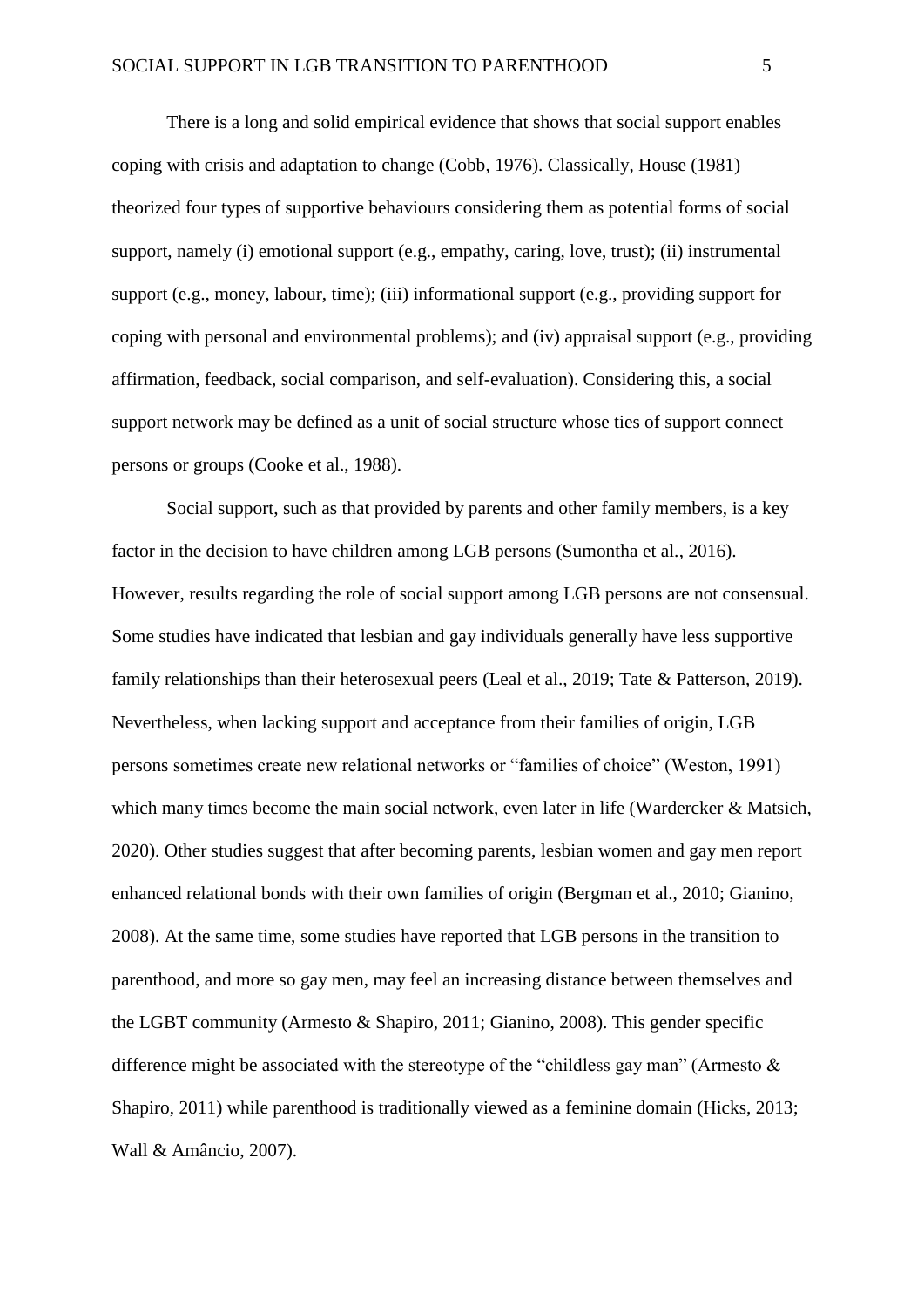Furthermore, when we consider social support, we should take into account the background in terms of laws and social policy. For instance, when same-sex adoption is not allowed, this unsupportive legal context seemed to influence the psychological well-being of future gay parents (Bauermeister, 2014; Russell & Richards, 2003) as well as the legal protection of the non-biological parent and even the child (Baumle, 2018). Thus, inclusive legal policies to protect LGB parents and their children might be faced as human rights (Santos et al., 2009) which legalize and protect families (Baumle, 2018).

Overall, the transition to parenthood as well as the role of social support in this life period are understudied phenomena among LGB persons (Goldberg, 2010). Thus, the aim of the present study was to systematize existing knowledge about the role of different types of social support in the transition to parenthood of LGB people.

## **Method**

We conducted a systematic review of the literature using Preferred Reporting Items for Systematic Reviews and MetaAnalyses (PRISMA) guidelines with a PRISMA checklist (Howie, 2019; Moher et al., 2009) (Figure 1). PRISMA (Howie, 2019; Moher et al., 2009) is a transparent and multifaceted instrument to report systematic reviews because of its characteristics and continuum development which make it relevant to any systematic review (Moher et al., 2010). For these reasons, recent systematic reviews focusing on LGBT issues had chosen this review strategy (e.g., Caceres et al., 2020; Layland et al., 2020; Sherman et al., 2020)"This review includes the available studies about the role of social support in the transition to parenthood among LGB persons.

# **Search Strategy, Databases, and Inclusion and Exclusion Criteria**

This search was conducted in May 2019. Systematic searches were conducted by two independent researchers in seven online databases indexed on Web of Science: MLA Directory of Periodicals; Academic Search Ultimate; Fonte Academica; PsycARTICLES;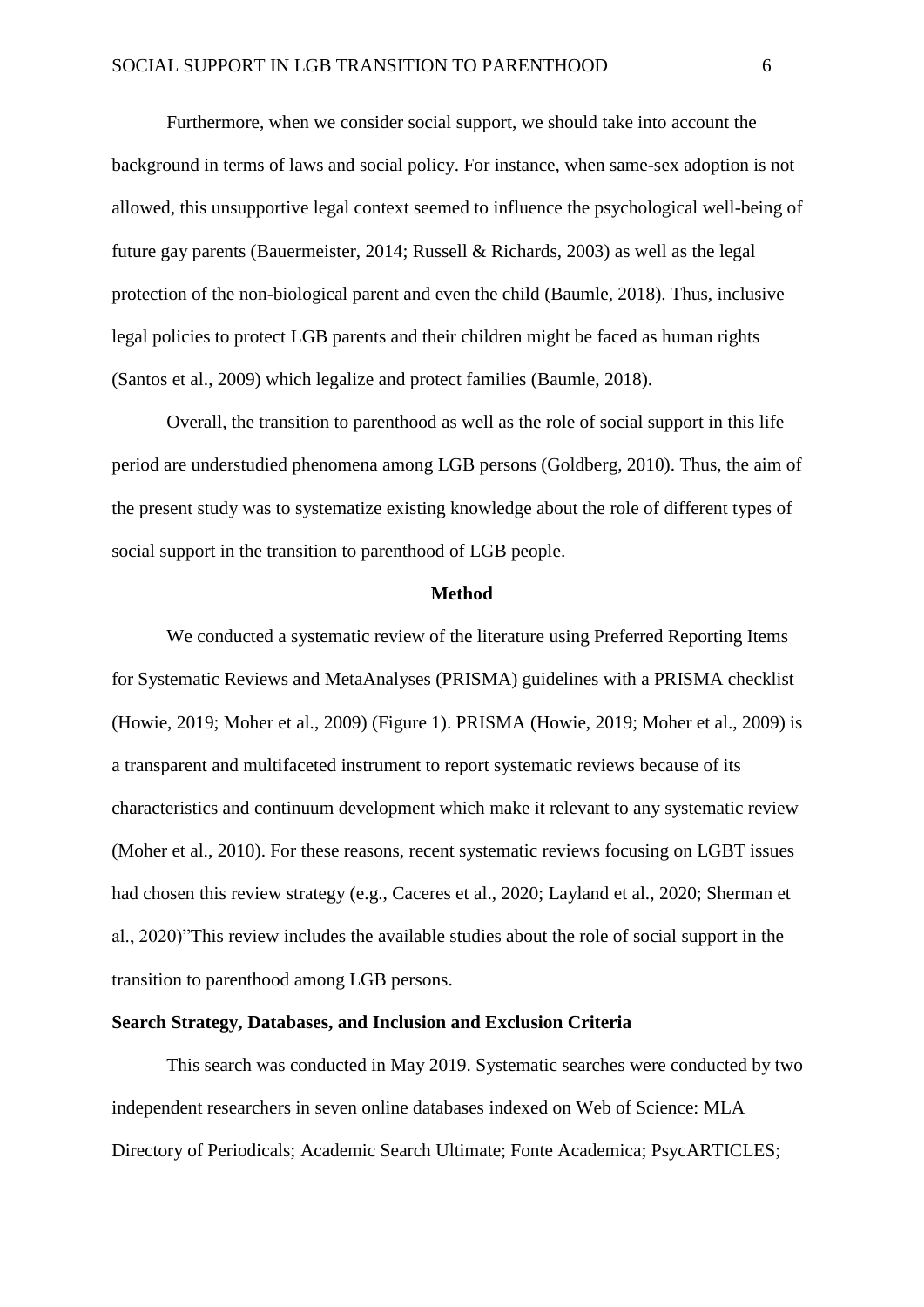Psychology and Behavioral Sciences Collection; PsycINFO; Sociology Source Ultimate. In each of the electronic bases we used the following word combination: \*transition to parenthood OR first time parents OR becoming a parent\* AND \*lgbt OR gay OR homosexual OR lesbian OR bisexual OR transgender OR queer OR sexual minority OR sexual minorities OR lgbtq OR trans OR same-sex\* AND \*social support OR family support OR community support OR LGBT support OR support OR engagement\*. No condition was established regarding the geographical origin of the studies, language, or sample characteristics. After the initial results, duplicated results were automatically removed by the online system. Considering the target population and the importance of including studies that were not identified in traditional databases, we also used Google Scholar, as it is common in this field research (e.g., Farr et al., 2017; Toomey & Russell, 2016). Through this last search, six additional articles were identified (Figure 1). To be included in this systematic review, we established the following criteria: (i) the sample included lesbian, gay, and bisexual persons; (ii) regarding social support each study should have considered, at least, one of these types of support: family support, intergenerational family solidarity, community support, LGBT support, or other forms of social support; (iii) manuscripts should be primary studies; (iv) manuscripts should have been peer-reviewed. Regarding our criteria, it is important to note three aspects. First, we included trans persons in our sample because they might also identify themselves as LGB. Second, the concept of social support is quite embracing, so, based on our literature review, we tried to use several dimensions that may be applied to LGB population. Third, we considered only peer reviewed studies, once the review process improves the work quality (Armstrong, 1997; Givoni, 2017). Considering this last standard, theoretical studies, dissertations, and literature reviews were excluded from subsequent analyses.

# **Procedure**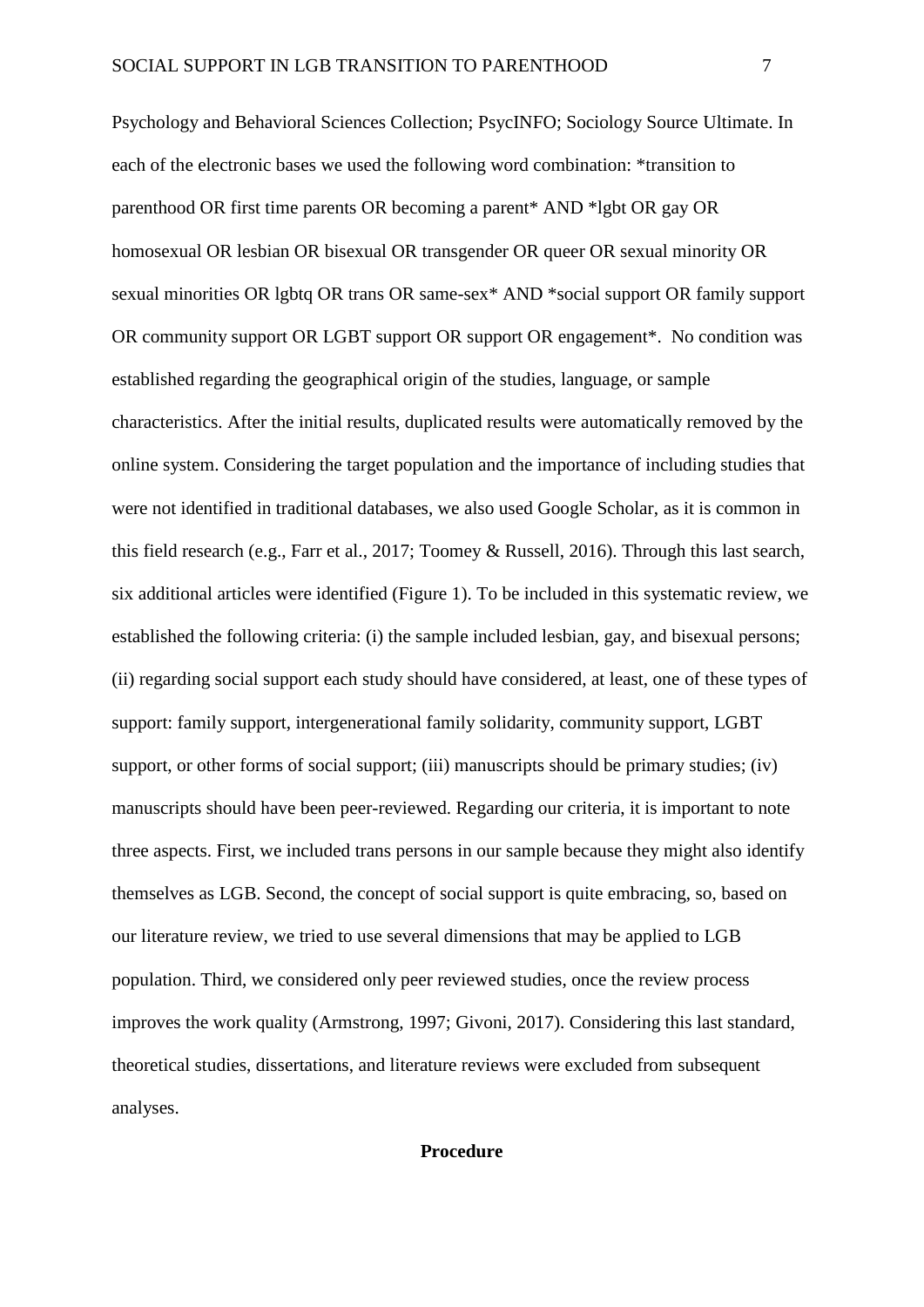#### **Data Collection**

We used the Mendeley Reference Manager software to allocate the final chosen articles and their respective references. Then, to ensure compliance with the inclusion criteria, the first two authors read the full articles and decided on the eligibility of the studies to answer the present research interest. Concerning this, a predetermined template was drawn to check: (i) target population (LGB persons); (ii) the mention of transition to parenthood; (iii) the inclusion of social support measures (quantitative instruments or qualitative mentions); (iv) the condition of being a primary study; (v) the sociodemographic characteristics as: sample size; the year the study was conducted; the percentage of LGB participants; and the methodology type for the final 22 studies (Table 1). Initially, 71 articles were selected but after checking our criteria template, only 22 met all the criteria and were included to further qualitative analysis. This process is displayed in flow-chart form in Figure 1.

> [Insert Figure 1 about here] [Insert Table 1 about here]

# **Results**

# **Coding of Studies**

The 22 identified studies were published between 2000 and 2018. Please, see table 1 for a summary of the descriptive information gleaned. Five of the 22 papers were normative comparative studies and, therefore also included heterosexual persons (Crawshaw & Montuschi, 2014; Goldberg et al., 2014; Goldberg & Smith, 2008a; Goldberg & Smith, 2014; Lavner et al., 2014). Nine of the studies focused on female samples (Chabot & Ames, 2004; DeMino et al., 2007; Dunne, 2000; Goldberg, 2006a; Goldberg, 2006b; Goldberg & Smith, 2008b; Manley et al., 2018; Ross et al., 2005), six on male samples (Brinamen & Mitchell, 2008; Gianino, 2008; Goldberg et al., 2012; Perrin et al., 2016; Tornello & Patterson, 2015;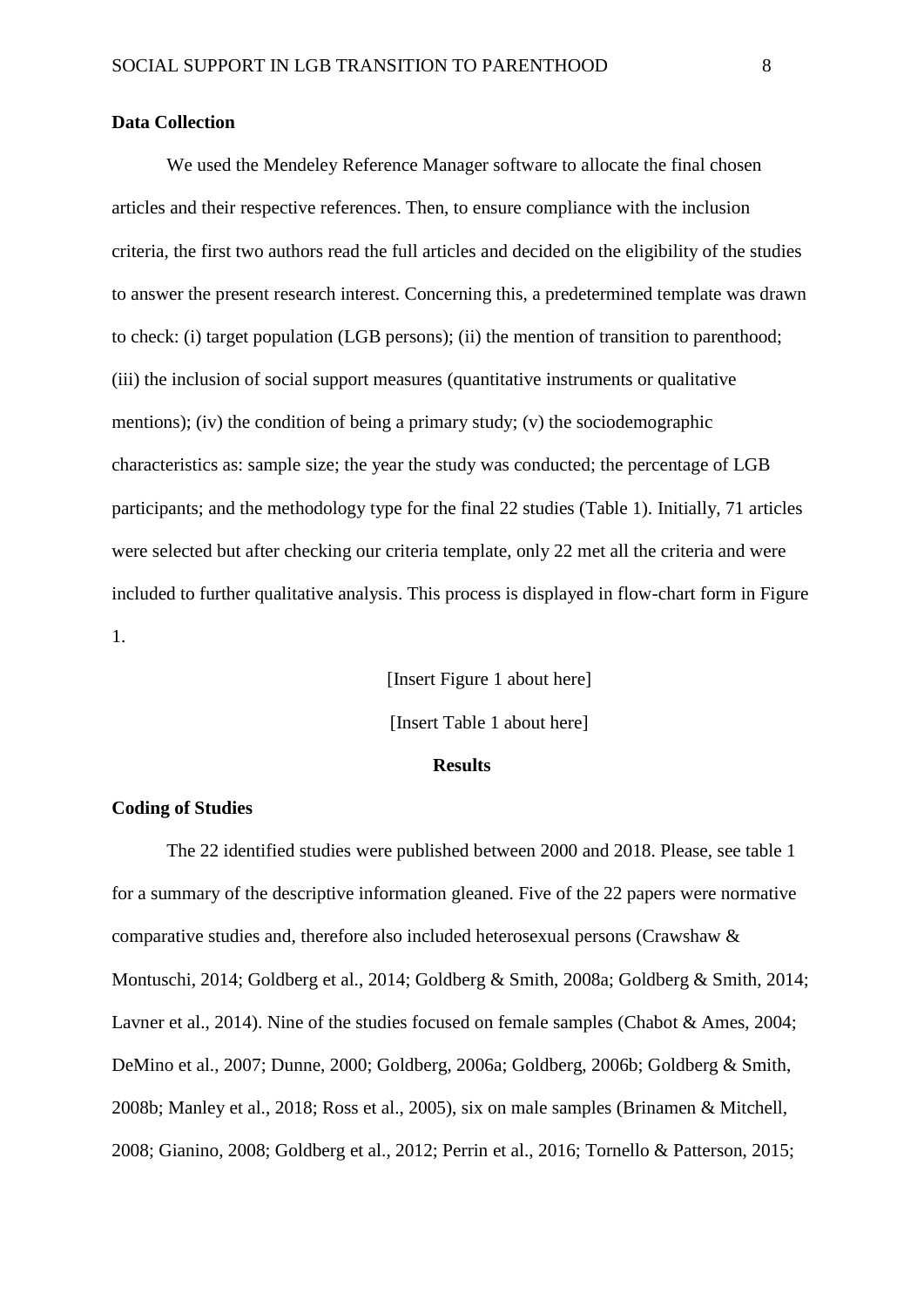Wells, 2011); one of them also included transgender persons (Klittmark et al., 2019); and the remainder included males and females (Brown et al., 2009; Crawshaw, & Montuschi, 2014; Goldberg et al., 2014; Goldberg & Smith, 2011; Lavner et al., 2014). Considering a total of 2081 participants, across the 22 papers, 834 persons defined themselves as lesbian women, 1197 as gay men, 30 as bisexual individuals, and 20 as plurisexual, queer, or pansexual. Concerning gender, two persons identified themselves as transgender, three as queer, 877 as women, and 1199 as men. Thus, most of the participants seem to be cisgender and from western countries.

### **Synthesis of Themes**

In this literature review our aim was to understand the role of different types of social support in the transition to parenthood among LGB persons. After reached the eligible studies, the first two authors identified the main emergent themes across the studies. Next, considering the theoretical approach the codes were sorted into potential themes, and then themes were discussed between the first two authors and the third one. The fourth author played the important role of auditor, and themes were finally stated on a thematic map (Figure 2). Finally, we systematized the conclusions and findings which had emerged from the studies considering the role of social support in the transition to parenthood among LGB persons.

# [Insert Figure 2 about here]

### **Differences in Perceived Social Support**

In the transition to parenthood, perceived support seemed to differ as a function of (i) sexual orientation, (ii) gender, and (iii) coming-out status. Among the reviewed articles, two studies (Goldberg & Smith, 2008a; Lavner et al., 2014) compared the perceived social support among LGB and heterosexual persons. No differences were found considering general social support (Lavner et al., 2014) and support from friends (Goldberg & Smith,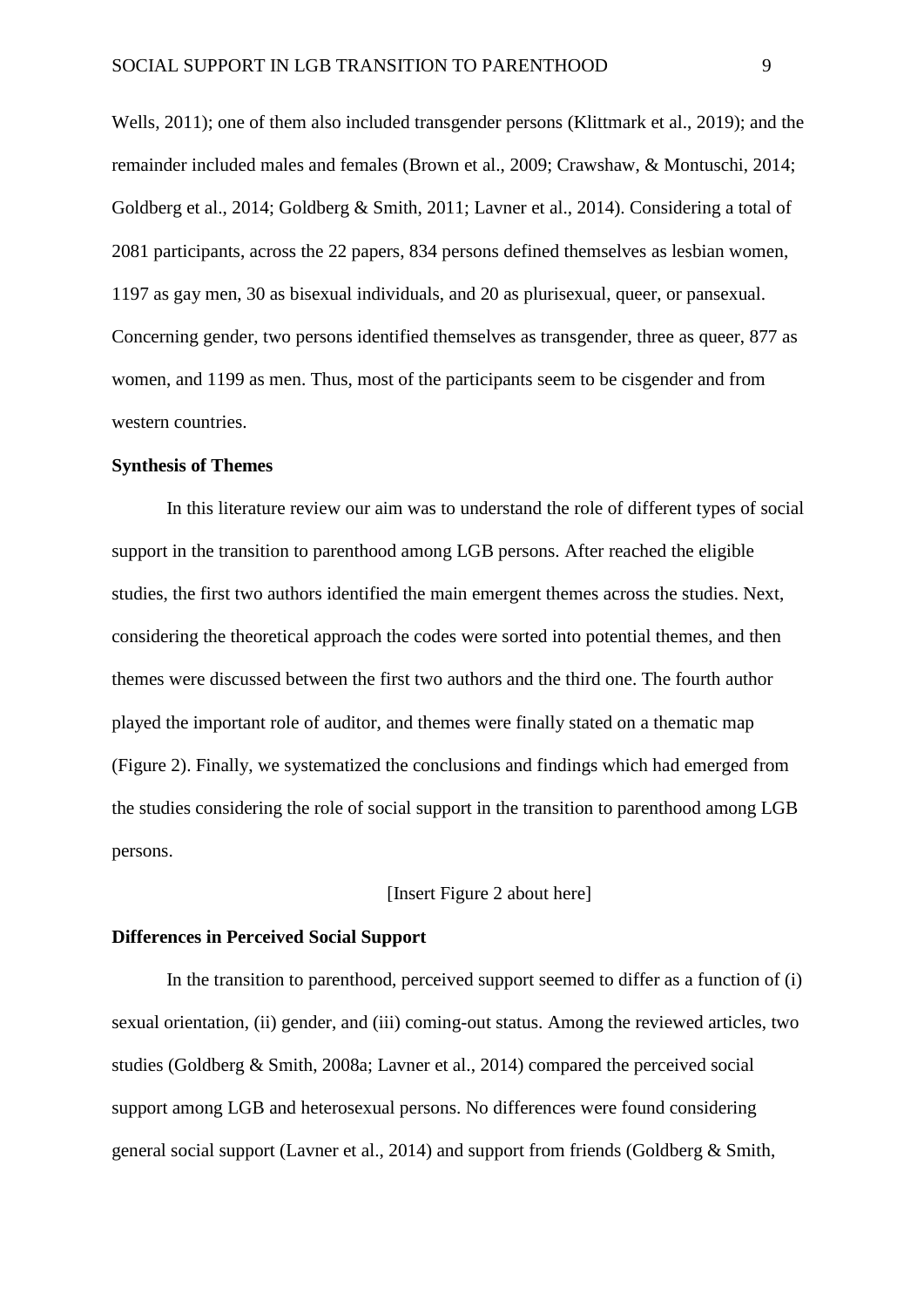2008a). Regarding gender, women perceived more support from family and friends, compared to men (Goldberg & Smith, 2008a). However, lesbian women perceived less support from family than heterosexuals (Goldberg & Smith, 2008a). Furthermore, gay men who became fathers after coming-out reported more social support than gay men who had not come out (Tornello & Patterson, 2015).

To understand the role of social support in transition to parenthood we consider the following sources of support found across the reviewed literature: (i) families of origin, (ii) families of choice, (iii) partners (iv) friends, (v) LGBT community, other LGBT parents, and support groups, (vi) community: neighbourhood, legal context, and schools, and (vii) workplace.

# **Sources of Support**

## **Families of origin**

Both gay and lesbian parents reported support from their families of origin (Brinamen & Mitchell, 2008; Brown et al., 2009; DeMino et al., 2007; Dunne, 2000; Gianino, 2008; Goldberg, 2006; Goldberg & Smith, 2011; Perrin et al., 2016; Ross et al. 2005; Wells, 2011). This type of support increased across the transition to parenthood (Brinamen & Mitchell, 2008; Brown et al., 2009; Goldberg, 2006; Goldberg & Smith, 2011), even when the family of origin was not initially supportive of the decision to have children (Brown et al., 2009; Ross et al., 2005) or at the moment of coming-out (Gianino, 2008; Wells, 2011). One study reported that relational ties were also enhanced with the extended family (Wells, 2011).

However, some LGB parents felt a lack of support from their own family of origin (Brown et al., 2009; Ross et al., 2005; Wells, 2011) and from their partner's family (Brown et al., 2009; Perrin et al., 2016). Lesbian women who were considering pregnancy felt a lack of support from their families of origin, including their extended families (Goldberg, 2006; Ross et al., 2005). At the beginning of parenting plans, some grandparents-to-be put forward moral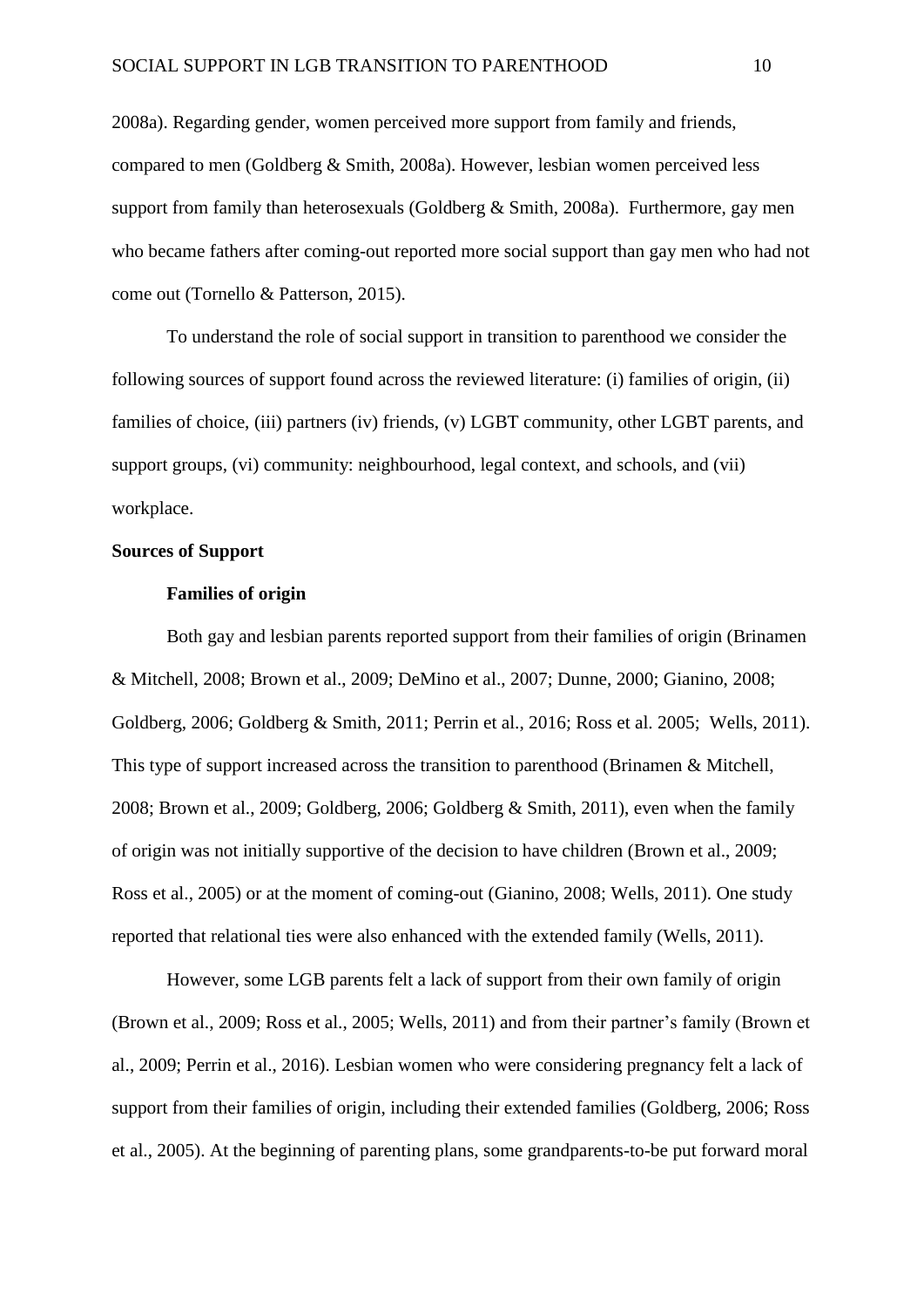objections to same-sex parenthood (Ross et al., 2005). Also, in the case of lesbian women who were already mothers, some families considered that the non-biological mother was not a "real mother" (Ross et al., 2005). Considering the lack of support from families of origin, if non-biological mothers expected an unmet level of support from their partners' family, then non-biological mothers-to-be tended to report increased conflict with partners and their respective family, because of dashed expectations (Goldberg & Sayer, 2006). In turn, some gay men also faced prejudice from their parents who did not support parenting projects because this implied further acknowledgement that their sons were definitely not heterosexual men (Wells, 2011).

Sometimes anticipated stigma upon parenthood was not actually experienced after having children. Gay men who did not anticipate support from families and friends before parenthood received higher levels of support from these sources than they had expected (Brown et al., 2009; Gianino, 2008). Nevertheless, gay men still feared the possible stigma that their children might face from family, friends, school, or society because of their own sexual orientation (Brown et al., 2009; Gianino, 2008).

# **Families of choice**

Regarding families of choice, Brinamen and Mitchell (2008) conceptualized a model of gay male identity that included the process through which couples become parents. In this regard, the authors mentioned how these men valued a definition of family which considered emotional relationships and not necessarily traditional biological ties. Understanding the concept of family of choice, seemed to be a turning point for gay men in considering parenthood as a viable option because they became aware of having a wide and supportive network to help them in this life stage (Brinamen & Mitchell, 2008).

#### **Partners**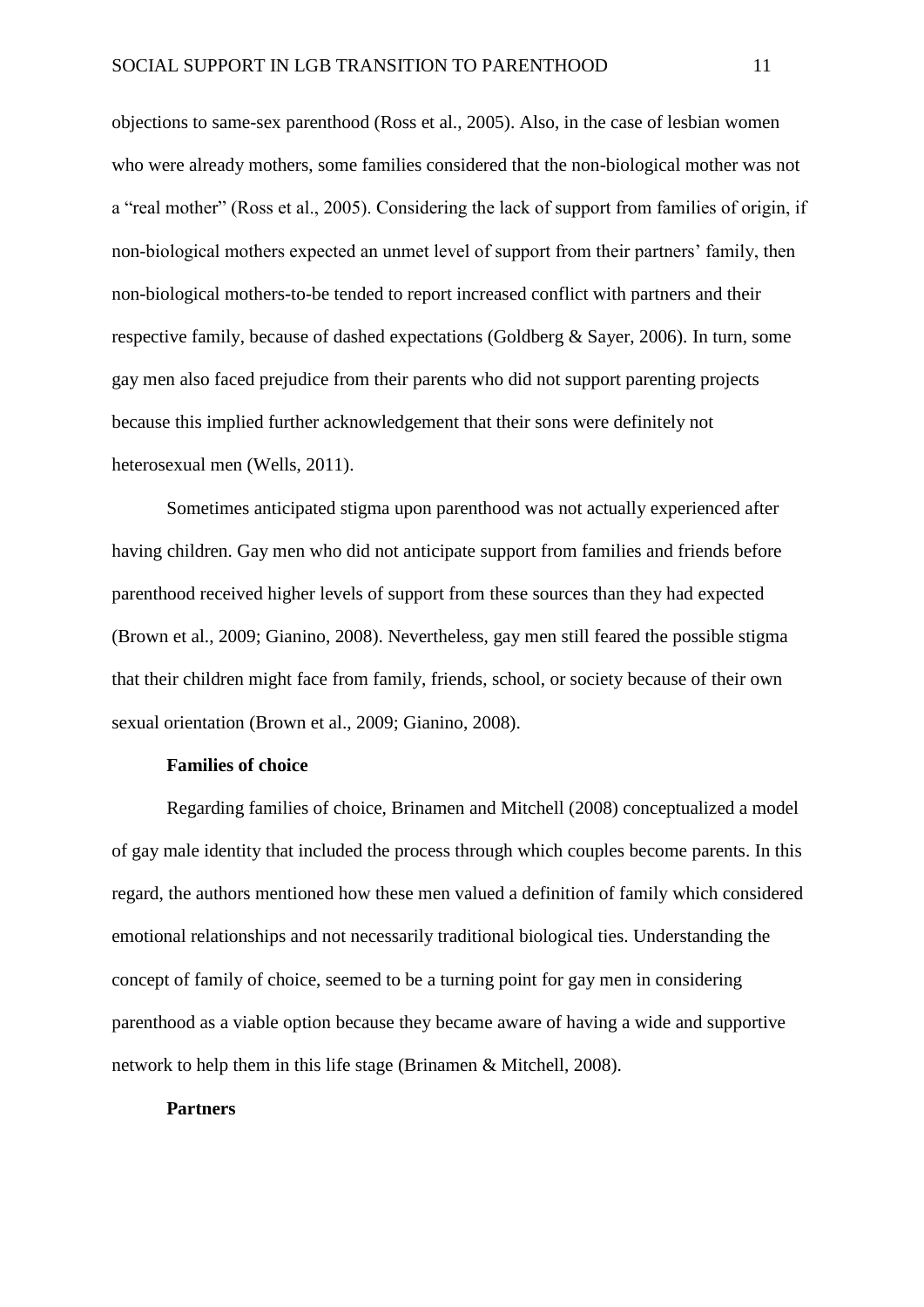Among the reviewed studies, partners were mentioned in one study as a valuable source of support (Tornello & Patterson, 2015). In this study, when a gay male parent had a partner, this was associated with higher levels of perceived social support and self-disclosure in parenthood. Regarding lesbian couples, some differences were found in social support as a function of the biological tie with the child, with biological mothers receiving more support than non-biological mothers (DeMino et al., 2007; Goldberg & Sayer, 2006; Goldberg & Smith, 2008b). For the latter, perceived instrumental support influenced anxiety: when these women perceived less support in prenatal period, their anxiety levels increased across the transition to parenthood. Interestingly, perceived emotional support did not influence nonbiological mothers' anxiety. In this regard, Goldberg and Smith (2008b) explained their results by considering the role of non-biological mothers during the transition to parenthood: usually, non-biological mothers are working to provide instrumental support to their families. Thus, for these women, the received and the given instrumental support might be more important than emotional support at the time of transition (Goldberg & Smith, 2008b).

Our systematic review also highlighted differences between biological and nonbiological mothers in expectations of social support. Non-biological mothers who had greater support expectations than what was received from their partner's family during this transition, tended to report increased conflict in their couple relationship and in their relationship with the partner's family upon entry into parenthood (Goldberg & Sayer, 2006).

Lesbian biological mothers reported lower levels of support from their friends than lesbian non-biological mothers (DeMino et al., 2007). Furthermore, biological mothers seemed to rely more on family support and less on friends and LGBT community support than non-biological mothers (DeMino et al., 2007). Considering these results, lesbian biological mothers were more similar to heterosexual mothers regarding their social support expectations, than to lesbian non-biological mothers (DeMino et al., 2007).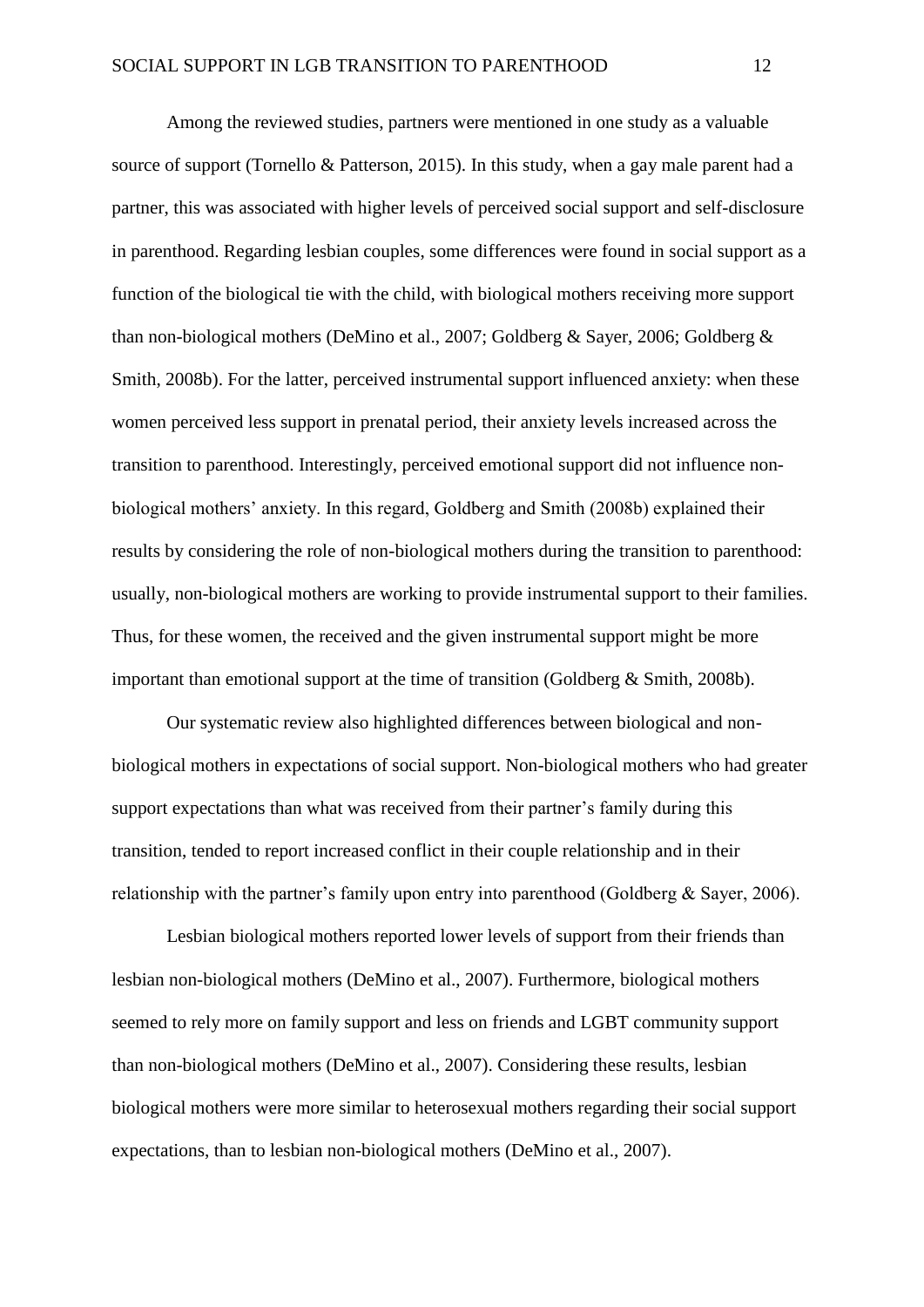#### **Friends**

Both LGB and heterosexual friends were named as a substantial source of support for parenthood (Dunne, 2000; Goldberg, 2006; Goldberg & Smith, 2011; Perrin et al., 2016). Specifically, heterosexual friends seemed to reinforce their relationship with LGB persons during the transition to parenthood (Dunne, 2000). Compared to family, friends were sometimes perceived as more supportive (Goldberg, 2006; Goldberg & Smith, 2011). In this regard, despite having no influence in depressive symptoms, higher levels of perceived support from friends predicted lower levels of anxiety (Goldberg & Smith, 2011). However, some participants also reported a lack of support from friends (Brown et al., 2009; Goldberg, 2006; Gianino, 2008). Sometimes, when friends were very supportive at the beginning, their support decreased over the transition to parenthood (Goldberg, 2006). In the case of heterosexual friends, some lesbian and gay participants reported that some of this support network detached, namely, those who argued that they could accept their sexual orientation, but that parenting was beyond their "tolerance" threshold (Brown et al, 2009). Some studies suggest that LGB friends were perceived as more open-minded than heterosexual friends about some childcare topics (e.g., breastfeeding) thus enhancing the well-being of first-time plurisexual mothers (Manley et al., 2018). In this regard, gay and lesbian parents saw other LGBQ women who are mothers, or those in the transition to parenthood, as role models (Ross et al., 2005). Even when lesbian and gay friends did not want to be parents, participants perceived general support from the LGBT community (Brinanen & Mitchell, 2008; Dunne, 2000). Some also strengthened their relational ties, particularly with lesbian friends who could define themselves as "lesbian aunties" (Dunne, 2000). In turn, when lesbian women became pregnant from gay friends as donors, they reported donors as emotionally supportive both in the transition to parenthood and subsequently during parenthood too. Furthermore, lesbian mothers often sought to involve known donors in parenting (Dunne, 2000).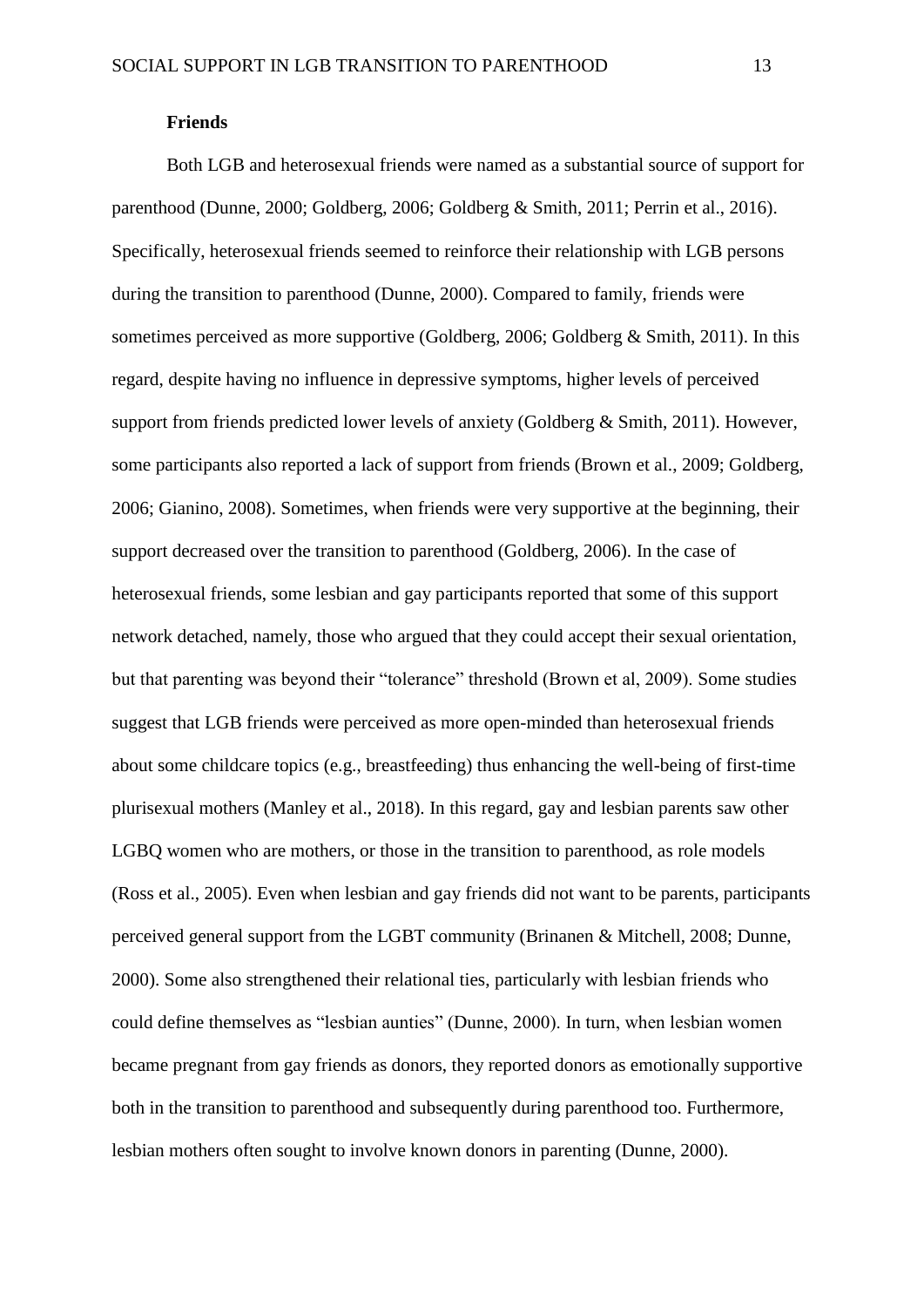Nevertheless, some participants reported worse reactions from lesbian and gay friends than from heterosexual friends, which is in line with the stereotype that being LGB is not reconcilable with being a parent is still prevalent in the LGBT community (Brown et al., 2009; Gianino, 2008; Manley et al., 2018; Ross et al., 2005).

# **LGBT community, other LGBT parents, and support groups**

In several reviewed studies, the LGBT community was mentioned as an important and positive source of support (Brinanen & Mitchell, 2008; Chabot & Ames, 2004; Crawshaw & Montuschi, 2014; Dunne, 2000; Goldberg et al., 2014; Manley et al., 2018; Ross et al., 2005; Wells, 2011). In this regard, support groups that included other LGB parents were mentioned as a great help (Brinanen & Mitchel, 2008; Chabot & Ames, 2004; Crawshaw & Montuschi, 2014; Dunne, 2000; Goldberg et al., 2014; Manley et al., 2018; Ross et al., 2005; Wells, 2011). In these support groups and parenting preparation workshops, LGB parents in the transition to parenthood felt they could discuss some specificities of LGB parenthood (Goldberg et al., 2014), find resources to pursue ART interventions, and learn how to manage their different social support networks (Crawshaw & Montuschi, 2014). However, a lack of support and a consequent detachment from the LGBT community as parents, or as future parents, was also reported by a considerable number of LGB participants across various studies (Brown et al., 2009; Chabot & Ames, 2004, Dunne, 2000; Gianino, 2008; Goldberg et al., 2014; Klittmark et al., 2018; Manley et al., 2018; Perrin et al., 2016; Ross et al., 2005). LGB persons in transition to parenthood claimed the support and presence of other LGB persons in parenting support groups, but also complained they were often unavailable to participate in these events (Goldberg et al., 2014; Klittmark et al., 2018). Although some LGB participants considered that parenting support groups without LGB parents were not useful (Goldberg et al., 2014), other participants found these groups a source of emotional support even when they were just composed of heterosexual persons (Manley et al., 2018).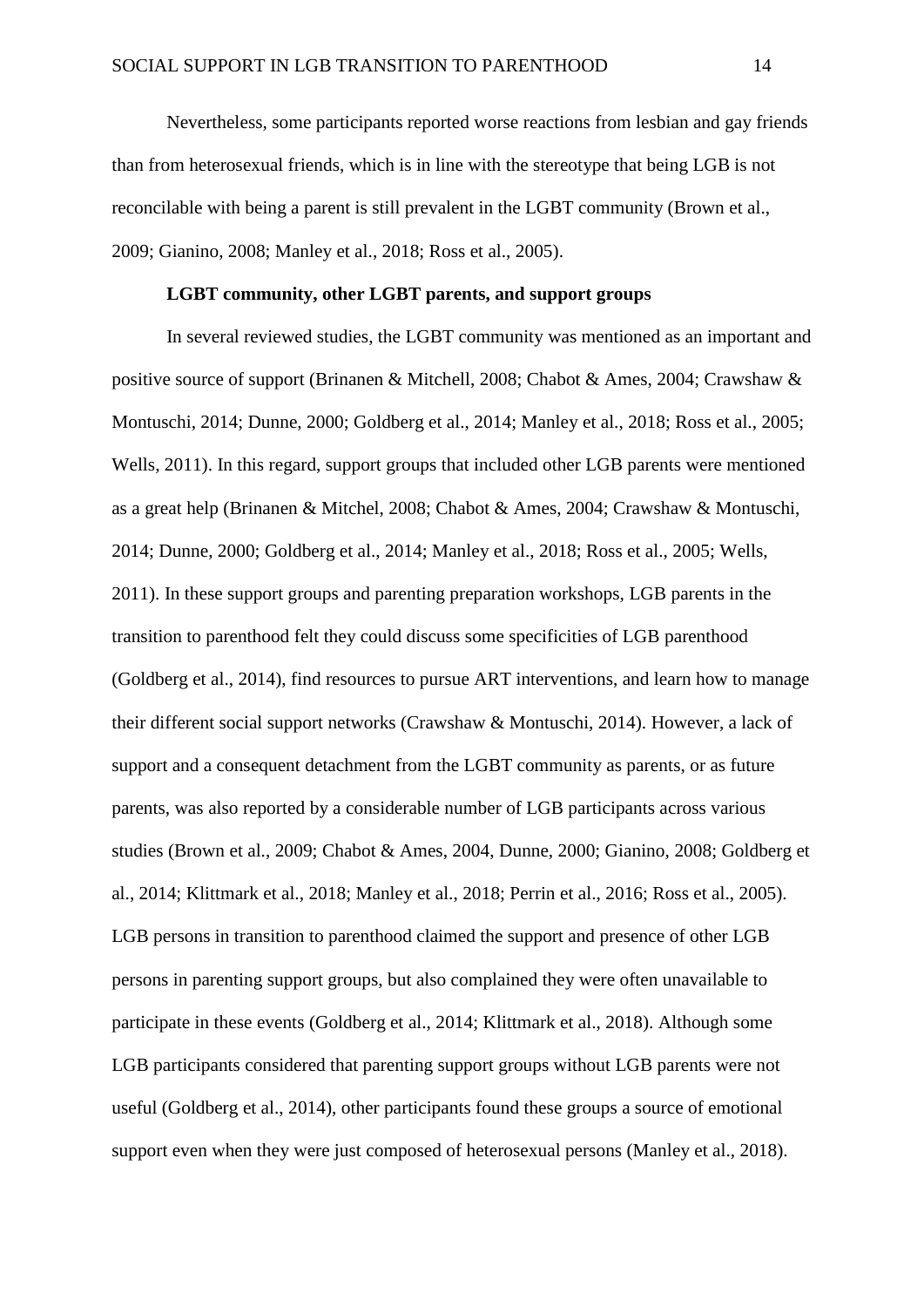The perceived lack of support from the LGBT community seemed to increase across the transition to parenthood (Brown et al., 2009), expressed by feelings of rejection (Manley et al., 2018), and a lack of LGBT places and events to go with children (Ross et al., 2005). Specifically, in the case of gay men, parenthood was not seen as part of gay identity (Gianino, 2008). In the case of bisexual women, they felt detached and excluded from the LGBT community if they become mothers with a male partner (Manley et al., 2018).

### **Community: neighbourhood, legal context, human services, and schools**

A sizeable number of participants reported a lack of support from neighbourhood and their religious community (Perrin et al., 2016). Furthermore, when neighbourhoods were not perceived as gay-friendly, participants also reported more depressive symptoms (Perrin et al., 2016). This lack of community support was also associated with increased levels of internalized homophobia across the transition to adoptive parenthood (Goldberg & Smith, 2011). Note that internalized homophobia is an intrapsychic conflict based on negative feelings as guilt, shame, anger, hate, and compromises the psychological well-being of theses persons (Herek, 2004). However, for other participants, embracing a parental project seemed to be related to receiving more support from the community (Brinamen & Mitchell, 2008; Perrin et al., 2016; Ross et al., 2005). Thus, neighbours could emerge as a great source of support (Ross et al., 2005) predicting enhanced psychological well-being and fewer depressive symptoms among lesbian and gay couples across the transition period (Goldberg & Smith, 2011).

The legal context was mentioned in one study as a source of support to LGB parents across the transition to parenthood (Ross et al., 2005). The authors highlighted the importance of health insurance plan to covering costs associated with ART. Furthermore, when considering parenthood benefits, parental leave for non-biological mothers in lesbian couples were listed as a source of legal support. Conversely, lack of available structures to support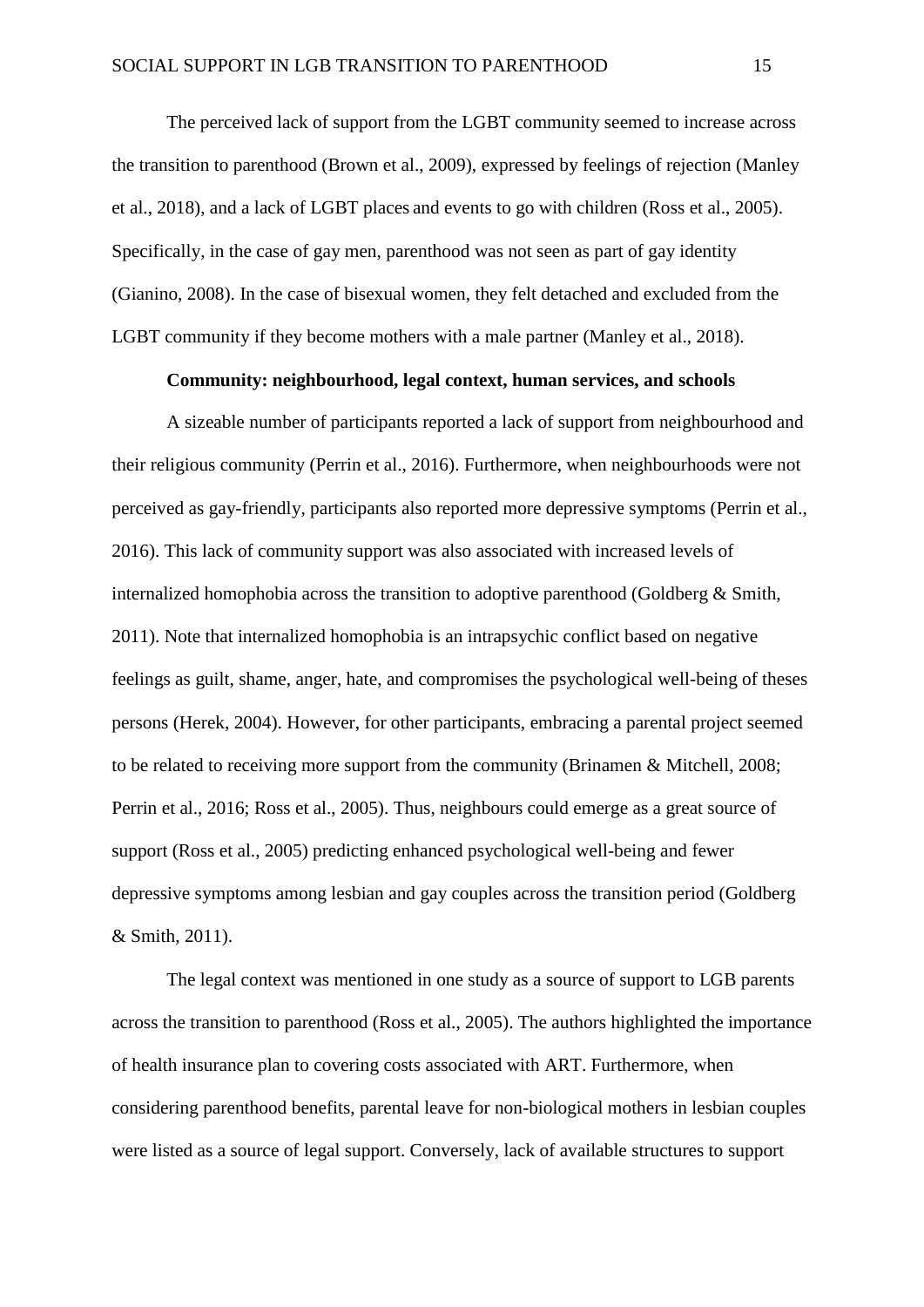and recognise same-sex families was identified as a problem (Brown et al., 2009; Wells, 2011) legally and culturally. Specifically, in areas where same-sex adoption is not allowed and only one parent is legally recognised, the parenting role of the other parent can be undermined (Brown et al., 2009; Wells, 2011). Furthermore, parents anticipated that the absence of legal support for their children would jeopardize social security payments and parenting roles, if something happened to the legal parent (Brown et al., 2009).

Professional and voluntary support service agencies were mentioned once as a source of support during the transition to parenthood (Chabot & Ames, 2004). This type of support was considered a valuable resource in accessing further help and in connecting prospective parents, providing information about the adoption process and other important resources. Nevertheless, studies also highlighted the lack of support both from adoption agencies (Brown et al., 2009) and reproductive healthcare services (RHS) (Klittmark et al., 2018). Specifically, some adoption agencies expressed high levels of prejudice against same-sex parenthood. In dealing with RHS, LGB persons encountered a heteronormative approach and reported a lack of information about LGB specificities (e.g., conception, gender stereotypes). This heteronormative approach provoked anxiety and negative expectations. In order to cope with this situation, LGB persons either hid their sexual orientation, adopted as single persons, and/or looked for additional information via the internet, social media and their friends (Klittmark et al., 2018).

Looking into future LGB parenthood, prospective parents reported, in the USA, that school services seemed non-supportive for LGB parents. LGB prospective parents thought it would be difficult to find an inclusive pre-school and school institution where having two dads or moms was not seen as disadvantageous to the child (Brown et al., 2009).

#### **Workplace**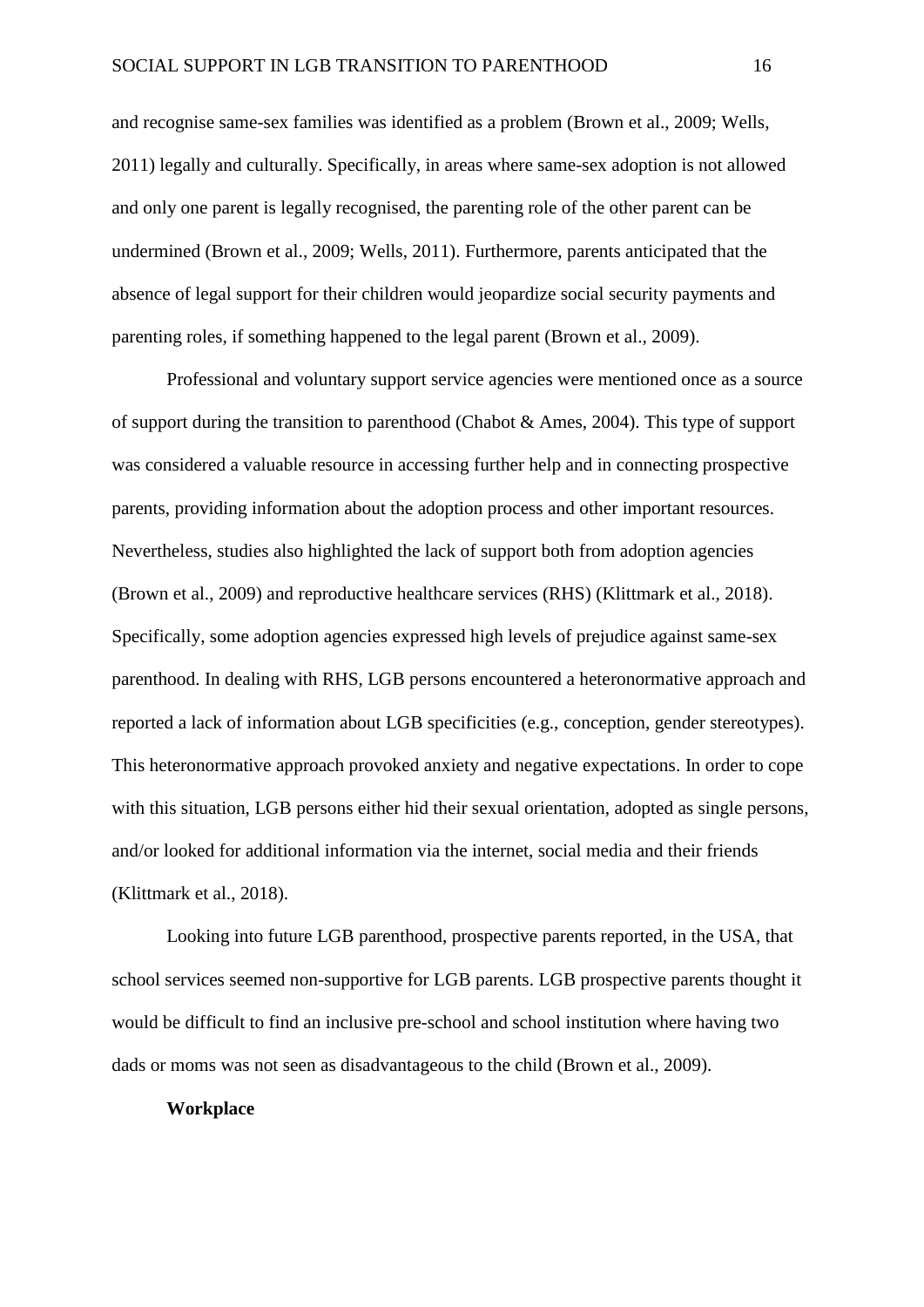Goldberg (2006) highlighted the importance of implementing workplace policies, such as domestic partnership and parental leave benefits, for lesbian couples and same-sex parent families who lacked statutory recognition. In a subsequent study, Goldberg and Smith (2011) found that workplace support was associated with LGB parents reporting fewer anxiety and depression symptoms. Thus, workplace family-friendly policies seem to contribute to positive mental health outcomes of lesbian and gay workers, particularly at a vulnerable life period such as the transition to parenthood.

#### **Discussion**

In this review, we aimed to understand the role of social support in the transition to parenthood among LGB persons. Concurrently, we intended to explore the sources, the needs, and the demands in terms of social support of LGB persons at this life cycle transition.

Support both from family and friends predicted lower levels of parenting stress (Goldberg & Smith, 2014), and the support received from friends buffered against anxiety and depression (Goldberg & Smith, 2011). Although family and friends were identified as important sources of support (Brinamen & Mitchell, 2008; Brown et al., 2009; DeMino et al., 2007; Dunne, 2000; Gianino, 2008; Goldberg, 2006; Goldberg & Smith, 2011a; Goldberg & Smith, 2011b; Perrin et al., 2016; Ross et al., 2005; Wells, 2011), these networks were also often reported as unsupportive (Brown et al., 2009; Chabot & Ames, 2004, Dunne, 2000; Gianino, 2008; Goldberg et al., 2014; Klittmark et al., 2018; Manley et al., 2018; Perrin et al., 2016; Ross et al.1, 2005; Wells, 2011). This ambivalence may put LGB individuals in a vulnerable situation during their transition to parenthood. Specifically, because of stereotypes about their sexual identity, gay men are sometimes perceived as unable to parent (Brown et al., 2009; Gianino, 2008). In turn, bisexual persons feel a detachment from both LGBT community and friends when they parent within a heterosexual relationship (Manley et al.,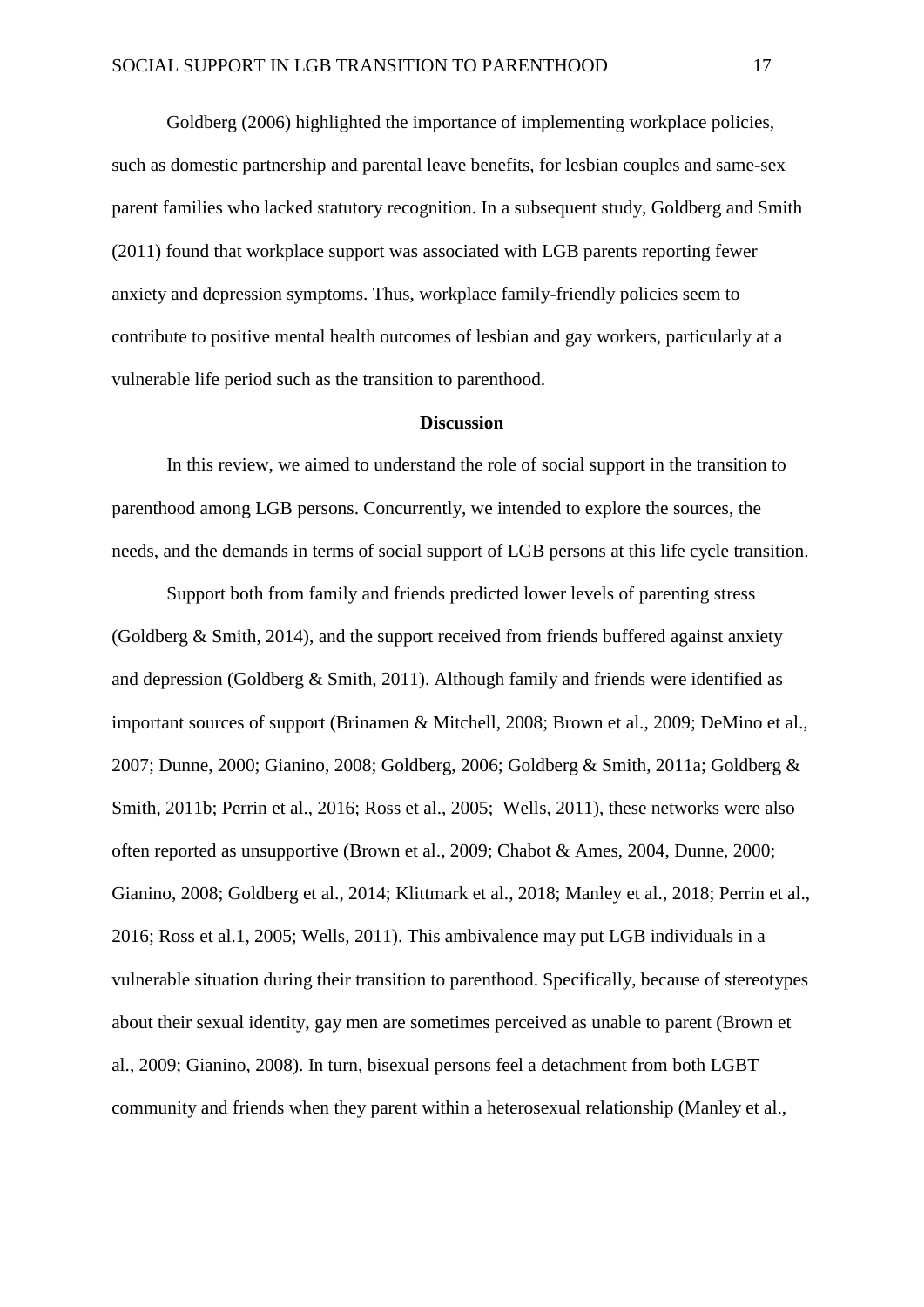2018) and it is understudied how bisexual parents experience family of origin support during this life cycle period.

As parents, women showed higher levels of perceived social support than men, regardless of their sexual orientation. Lesbian women seemed to engage family support to adapt themselves to the increased stress during motherhood (DeMino et al., 2007). Still concerning lesbian mothers, the challenges during the transition to parenthood seemed to vary as a function of their biological tie with children (DeMino et al., 2007; Goldberg & Sayer, 2006; Goldberg & Smith, 2008). Lesbian biological mothers reported higher levels of support and trust in the family whereas lesbian non-biological mothers relied more on friends' support (Goldberg & Smith, 2014). Thus, lesbian biological mothers seem to be more similar to heterosexual women who also showed higher levels of confidence in the family than in friends (DeMino et al., 2007). Furthermore, lesbian biological mothers appear to benefit more from receiving emotional support (e.g., dialogue, visits), whereas lesbian nonbiological mothers indicate a preference for receiving instrumental support (e.g., money, childcare) (Goldberg & Smith, 2008). This difference might happen because non-biological mothers have to work outside and provide financial support to the family whereas biological mothers tend to take on more of the childcare. Because of this, non-biological mothers might be more sensitive than biological mothers to the availability of friends and other persons outside the family, who can help with the childcare (e.g., babysit) and, thus supplement or replace the non-biological mothers' expected contribution to child care (Goldberg & Smith, 2008). These differences related to the biological tie with the child might be a valuable piece of information to psychological services in order to adapt support interventions to a samegender couple. Considering these results, we need to take into account both sexual orientation, gender, and the biological tie with the child when analysing the role of social support during the transition to parenthood.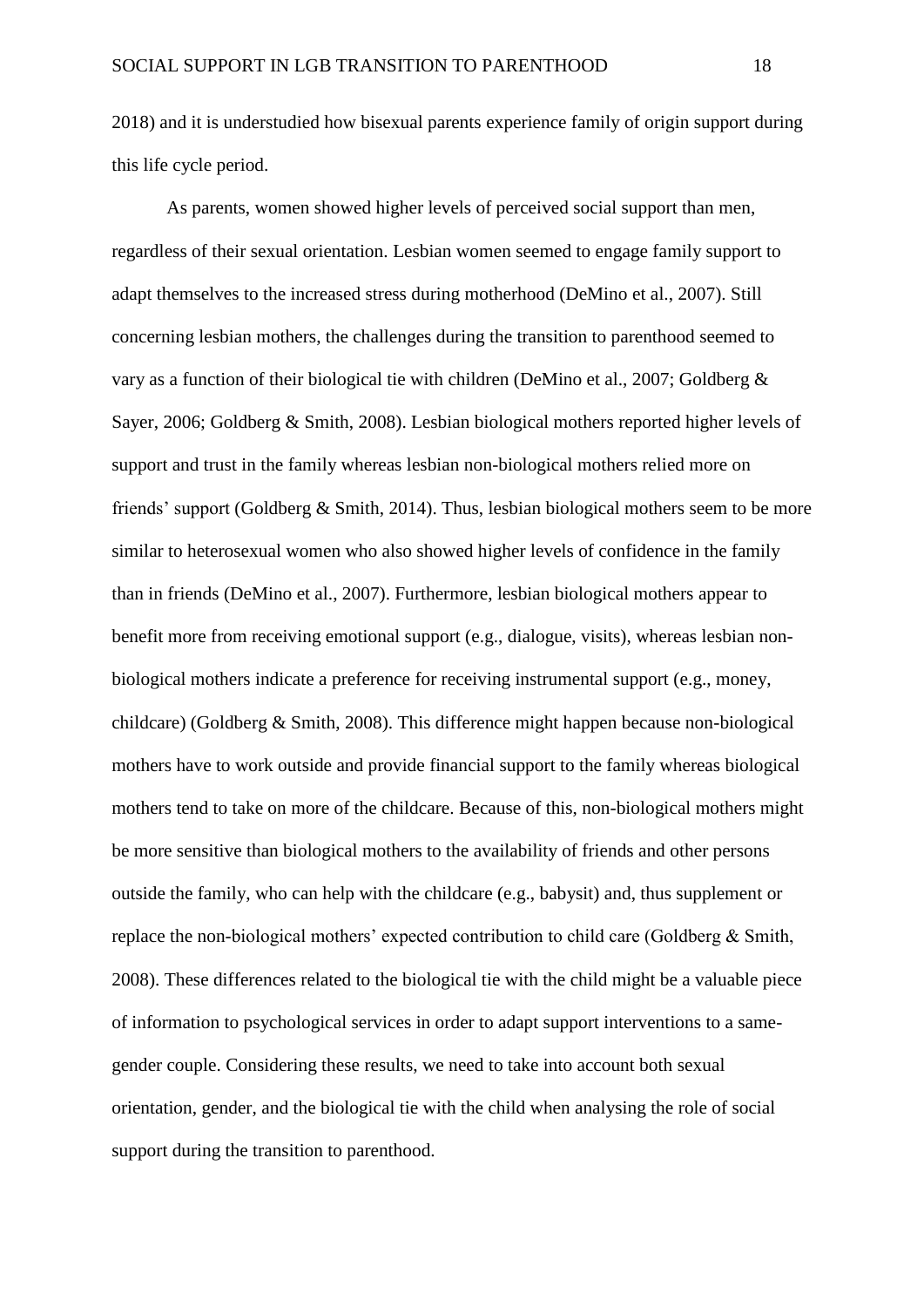In turn, the perception of an inclusive legal context (Bauermeister, 2014; Brown et al., 2009; Gianino, 2008) was associated with the anticipation of reduced stigma upon parenthood (Brown et al., 2009; Gianino, 2008). For instance, when only one parent is legally recognized, the child and the other parent are unprotected by the legal system, which can foster anxiety. Additionally, the invisibility of a parenting role negatively influences both the psychological well-being of LGB parents and also LGB prospective parents (Bauermeister, 2014; Brown et al., 2009; Gianino, 2008). Therefore, the legal rights of LGB parents (and prospective parents) and their children, as well as their psychological well-being, should be ensured by state laws and policies.

Generally, relationships of LGB parents with their families of origin seem to be enhanced upon parenthood (Brinamen & Mitchell, 2008; Brown et al., 2009; DeMino et al., 2007; Dunne, 2000; Gianino, 3008; Goldberg, 2006; Goldberg & Smith, 2011; Perrin et al., 2016; Ross et al., 2005; Wells, 2011), even when a previous breach was reported upon coming-out (Gianino, 2008; Wells, 2011). Intriguingly, even when grandparents and other family members raised moral objections to the plan of having children, support from family of origin also increased during the transition to parenthood (Brown, 2009; Goldberg, 2006; Ross et al., 2005). This is an important information for human service professionals when helping LGB parents manage their expectations regarding different sources of support at different stages in the transition to parenthood.

The LGBT community is often an important source of social support for sexual and gender minority individuals, especially when families of origin are not available (Weston, 1991). However, this community sometimes has difficulties in accepting parenthood as a part of a LGB identity (Brown et al., 2009; Chabot & Ames, 2004, Dunne, 2000; Gianino, 2008; Goldberg et al., 2014; Klittmark et al., 2018; Manley et al., 2018; Perrin et al., 2016; Ross et al., 2005). Furthermore, LGB parents rarely seem a readily accessible group to help and act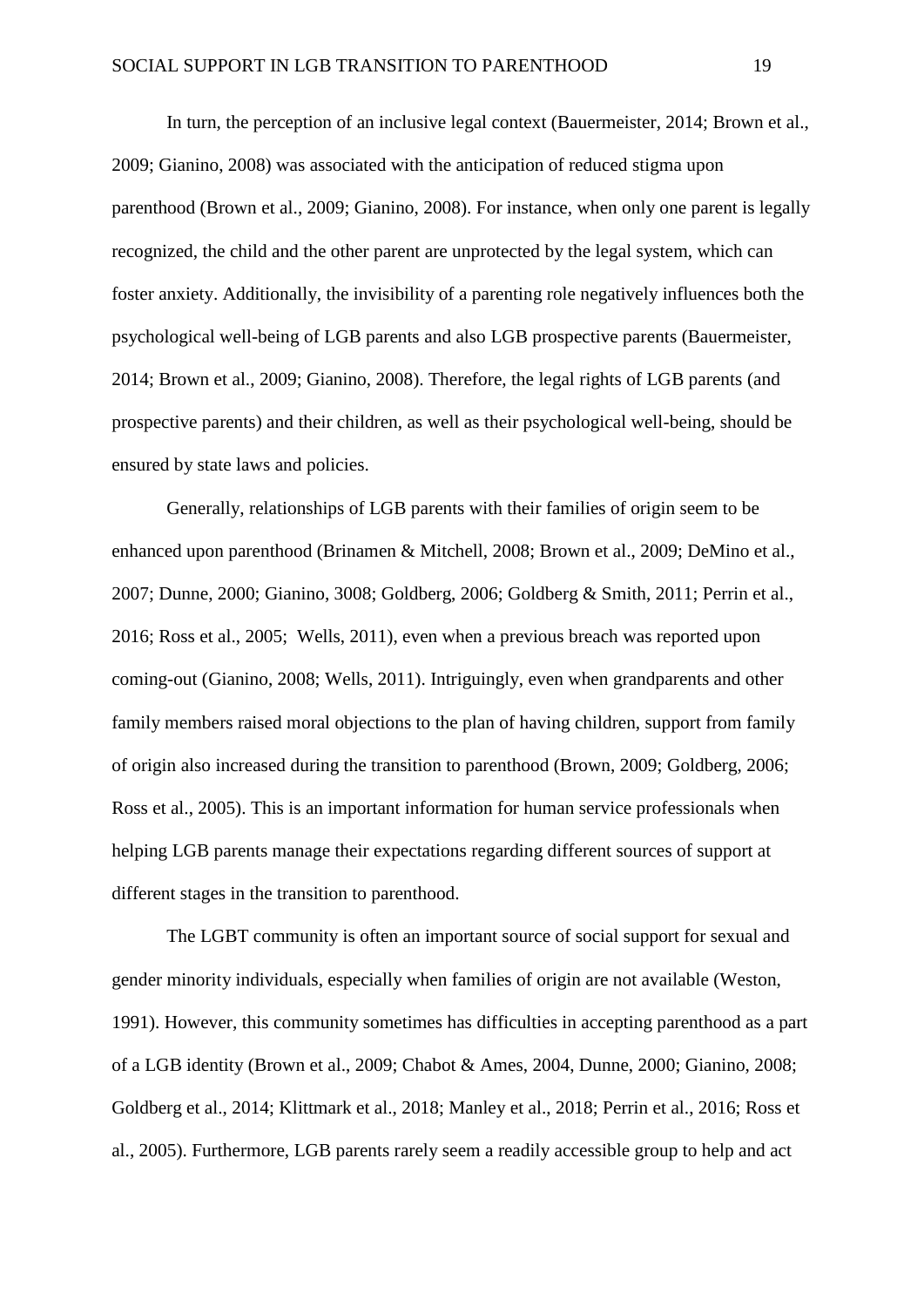as role models for other LGB parents or future parents (Goldberg et al., 2014; Klittmark et al., 2018), even if having other LGB parents in parenting support groups was an aspiration of some participants (Goldberg et al., 2014; Klittmark et al., 2018; Wells, 2011). This finding is particularly relevant for professionals working with LGB persons in adoption agencies, social security services, and ARS as these agencies might be in a privileged position to assist in fostering supportive relationships among LGB parents (Goldberg et al., 2014; Klittmark et al., 2018; Wells, 2011).

A supportive workplace environment was also associated with fewer anxiety and depression symptoms expressed by lesbian and gay parents (Goldberg & Smith, 2011). Thus, specific labour policies to protect LGB parents through their transition to parenthood are necessary to promote the psychological well-being and the financial support of LGB parents who work (Fidas & Cooper, 2018; Pichardo et al., 2019).

Considering the House's (1981) approach concerning types of supportive behaviours, a thematic map was drawn to conceptualize the emergent themes during this review of literature (Figure 3). Interestingly, several themes (sources of support) were included, simultaneously, in different types of support highlighting the importance of different social networks in different kinds of support. Specifically, appraisal and informational support are valuable resources to LGB parents in transition to parenthood who still need to face several challenges and barriers to become parents (Baiocco & Laghi, 2013; Bauermeister, 2014; Brown et al., 2009; Gato et al., 2019; Goldberg, 2010; Leal et al., 2019).

Concerning the limitations of this systematic review, we have identified some important issues. First, approximately 82% of the studies included in this review were conducted in the USA. This is a specific cultural context which obviously does not represent the experiences of LGB parents around the world. Furthermore, examined samples are homogeneous regarding ethnicity (mostly Caucasian), geographical origin (urban areas in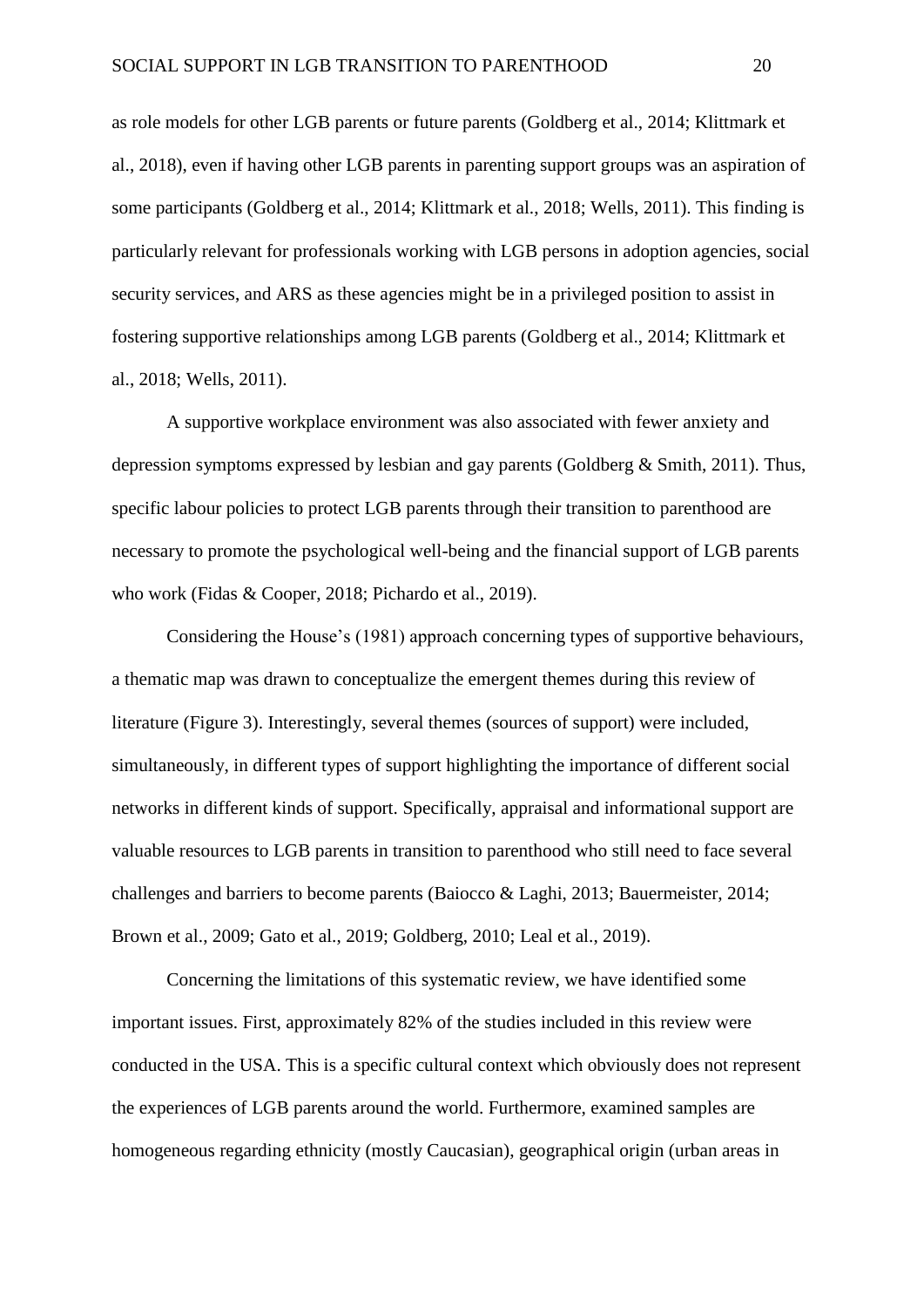Western countries) and, thus, future research should look at LGB persons from less supportive cultural and legal contexts, stigmatized ethnic identities, or who live in rural areas. Nevertheless, to our best knowledge, this is the first systematic process conducted to understand the role of social support in the transition to parenthood among LGB persons. Considering the minority status of this population and the vulnerability of both parents and children over the birth and infancy period, understand the role of social support during this transition might be a valuable step to inform both interventions and laws that protect the needs of LGB parents and their children.

Lastly, we highlight avenues for research projects. First, although the transition to parenthood is an important extensively researched life stage (Nelson et al., 2014; Pilkington et al., 2015), studies including LGB samples are still scarce. Second, among LGB persons, bisexual persons appear to face specific challenges, such as being stigmatized within LGBT community when they experience parenthood within a different-sex relationship (Manley et al., 2018). However, an examination of the reviewed studies, indicated that bisexual parentsto-be are underrepresented. Thus, samples of bisexual persons are needed and deserve special attention (Barker et al., 2012; Tasker & Delvoye, 2015). Third, non-biological parents or parents who are not legally recognised faced additional legal and supportive challenges which might be considered across the transition to parenthood. Fourth, as we have noticed, the support from friends, LGBT community, and family, fluctuates and changes over the transition to parenthood. Thus, longitudinal studies are needed to understand the transition to parenthood and how to promote support resources during this process. Given the importance of legal context, when there are legal changes concerning LGBT rights, longitudinal studies are also crucial to understand the impact of these changes on the cohorts concerned. Lastly, social support has been studied but there is a lack of consistent definitions and operationalization (Sarason et al., 1987). This had difficult the systematization of studies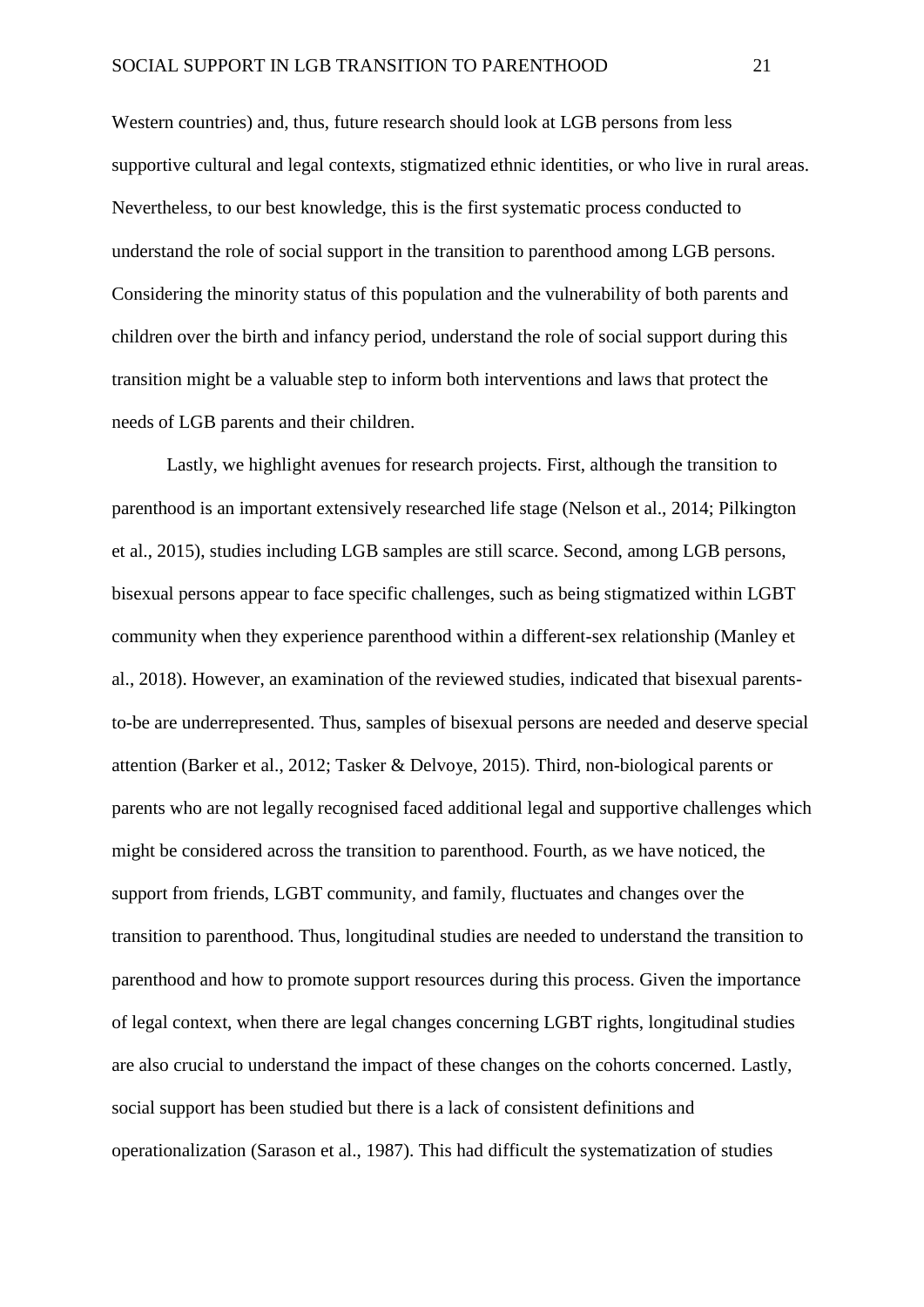including social support as a variable. Thus, future studies should understand this caveat and provide more empirical consistence and a more rigorous assessment of social support.

#### **Conclusion**

This review systematizes current knowledge concerning the role of social support during the transition to parenthood among LGB persons, highlighting key issues with important implications for clinical, community, social, and political interventions. This type of work is crucial to address the main concerns of the well-being of LGB persons (Barbot & Durso, 2017). First, there is an urgent need for research with lesbian women, gay men, and bisexual persons, to understand their specific needs across the transition to parenthood. In this regard, confront academia with the implicit heteronormativity of its studies (Paternotte, 2018) is necessary to promote more inclusive studies regarding sexual identity. Furthermore, human services and clinical professionals working with LGB parents and future parents occupy privileged positions that could enhance the support networks of these persons. In turn, these professionals must acknowledge the processes through which family of origin members provide support to their LGB members at different points along the transition to parenthood pathway. In turn, legal and political concerns are also raised once unequal legal landscapes negatively affects LGB persons and their families' well-being (Kazyak & Woodell, 2016). Parental-leaves, health security insurance, and parental protection laws are needed to guarantee the rights of LGB parents and their children. Even when adoption rights and access to ART are legal, it is important to consider this does not mean that LGB parenting rights are assured (Santos, 2004). In this regard, is necessary to continually provide training concerning LGB parenting to human services (e.g., medical professionals, psychologists, and social assistants) (Gato et al., 2020; Gato & Fontaine, 2016; Goldberg et al., 2009). Concerning the workplace, inclusive environments, training, team building activities, and labour laws are urgent to make LGB parents feel safe to come out and, consequently, exercise their parental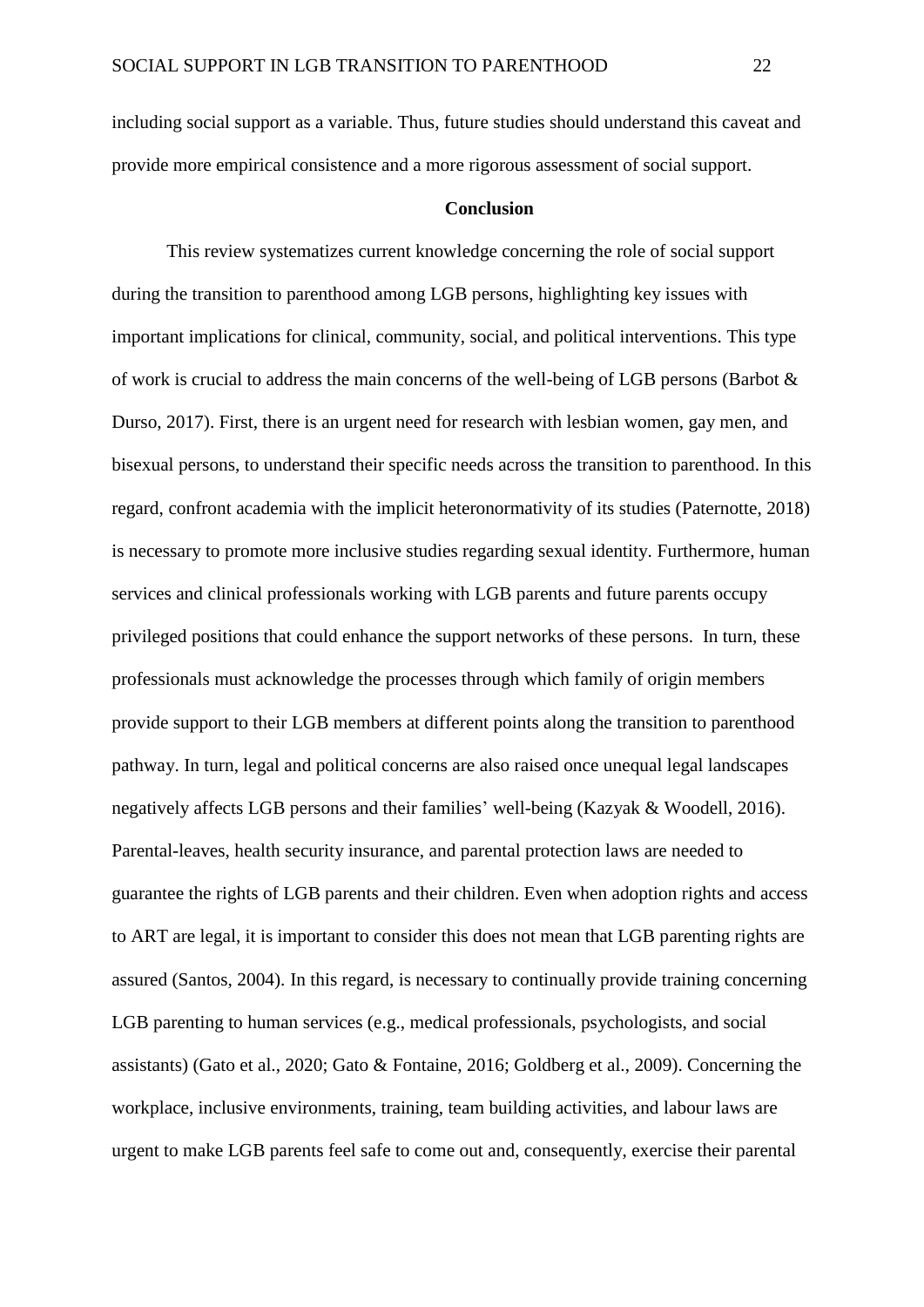rights (e.g., parental leave) (Fidas & Cooper, 2018; Pichardo et al., 2019; Vasquez del Aguila & Cantillon, 2010). Finally, schools seemed to be a source of worry for LGB parents and LGB parents-to-be. Thus, educational policies should promote inclusive school curriculums, teacher and school staff training for LGBTI issues, and local strategies (Gato et al., 2020).

Overall, the promotion of the availability of different sources of support to LGB parents during their transition to parenthood will enhance the psychological well-being of parents and parents-to-be ultimately contributing to a more egalitarian society where parenthood is a universal human choice free of prejudice and discrimination.

## **References**

- Armstrong, J. S. (1997). Peer review for journals: Evidence on quality control, fairness, and innovation. *Science and Engineering Ethics*, *3*(1), 63-84. https://doi.org/10.1007/s11948-997-0017-3
- Armesto, J. C., & Shapiro, E. R. (2011). Adoptive gay fathers: Transformations of the masculine homosexual self. *Journal of GLBT Family Studies*, *7*(1-2), 72-92. https://doi.org/10.1080/1550428X.2011.537202
- Barker, M., Yockney, J., Richards, C., Jones, R., Bowes-Catton, H., & Plowman, T. (2012). Guidelines for researching and writing about bisexuality. *Journal of Bisexuality*, *12*(3), 376-392. https://doi.org/10.1080/15299716.2012.702618
- Baumle, A. K. (2018). The Practice of Law With LGBT‐ Parent Families. *Family Court Review*, *56*(3), 423-433. https://doi.org/10.1111/fcre.12358
- Bergman, K., Rubio, R. J., Green, R. J., & Padrón, E. (2010). Gay men who become fathers via surrogacy: The transition to parenthood. *Journal of GLBT Family Studies*, *6*(2), 111-141. https://doi.org/10.1080/15504281003704942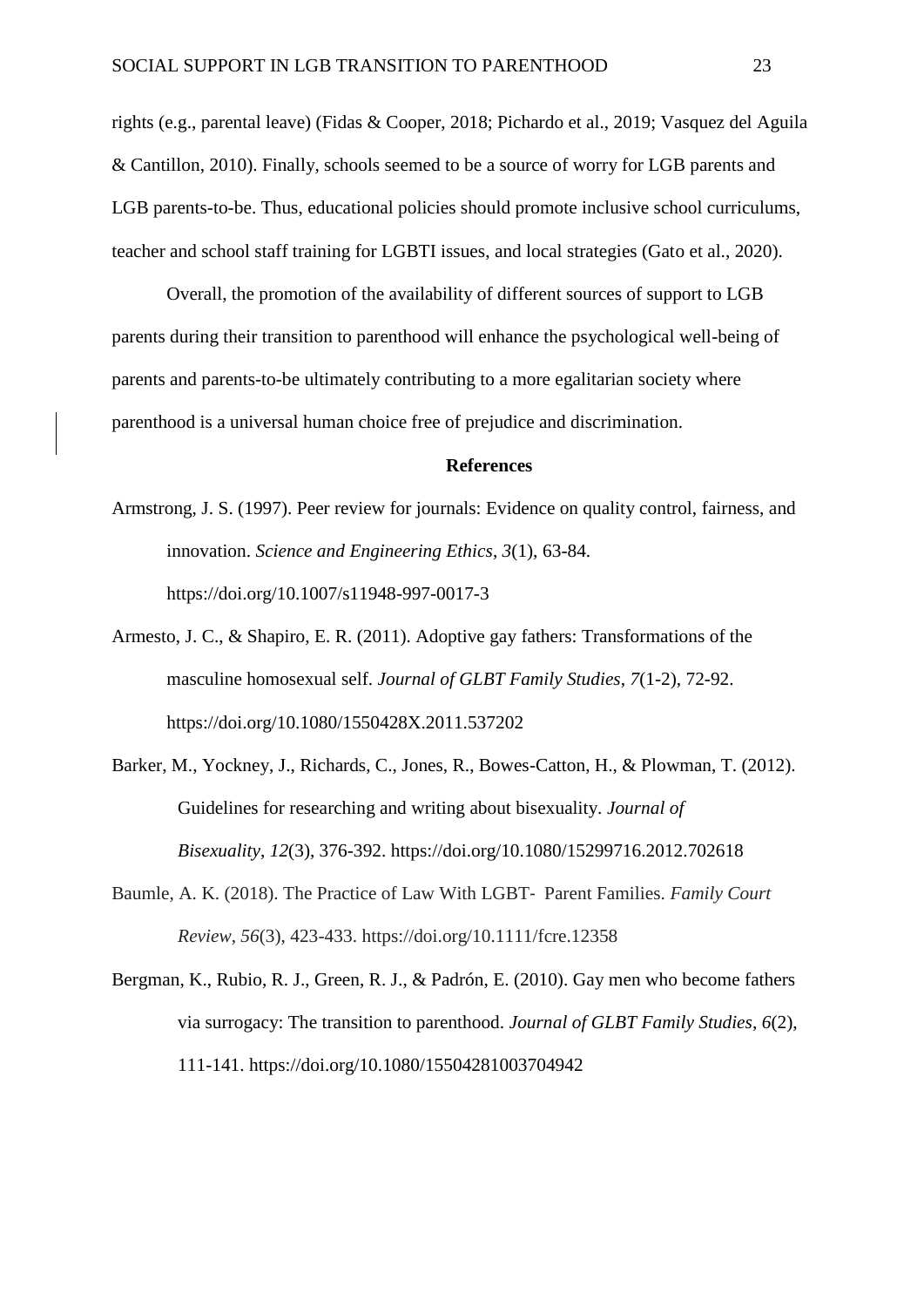- Baiocco, R., & Laghi, F. (2013). Sexual orientation and the desire and intention to become parents. *Journal of Family Studies, 19*(1), 90–98. https://doi.org/10.5172/jfs.2013.19.1.90
- Barbot, O., & Durso, L. E. (2017). Promoting a policy and research agenda to protect lesbian, gay, bisexual, and transgender health in the new political era. *LGBT Health, 4* (4). 241-243. doi: 10.1089/lgbt.2017.0130
- Bauermeister, J. A. (2014). How statewide LGB policies go from "under our skin" to "into our hearts": Fatherhood aspirations and psychological well-being among emerging adult sexual minority men. *Journal of Youth and Adolescence, 43*(8), 1295-1305. doi: 10.1007/s10964-013-0059-6.
- Baumle, A. K. (2018). The Practice of Law With LGBT‐ Parent Families. *Family Court Review*, *56*(3), 423-433. https://doi.org/10.1111/fcre.12358
- Bergstrom-Lynch, C. (2016)*. Lesbians, gays, and bisexuals becoming parents or remaining childfree: Confronting inequalities.* New York: Lexington Books.
- Bigner, J. J., (2006). *Parent-child relations: An introduction to parenting,* 7th ed, Upper Saddle River, NJ: Prentice Hall.
- Brinamen, C. F., & Mitchell, V. (2008). Gay men becoming fathers: A model of identity expansion. *Journal of GLBT Family Studies, 4*(4), 521-541. https://doi.org/10.1080/15504280802191772
- Brown, S., Smalling, S., Groza, V., & Ryan, S. (2009). The experiences of gay men and lesbians in becoming and being adoptive parents. *Adoption Quarterly*, *12*(3-4), 229- 246. https://doi.org/10.1080/10926750903313294
- Caceres, B. A., Travers, J., Primiano, J. E., Luscombe, R. E., & Dorsen, C. (2020). Provider and LGBT individuals' perspectives on LGBT issues in long-term care: A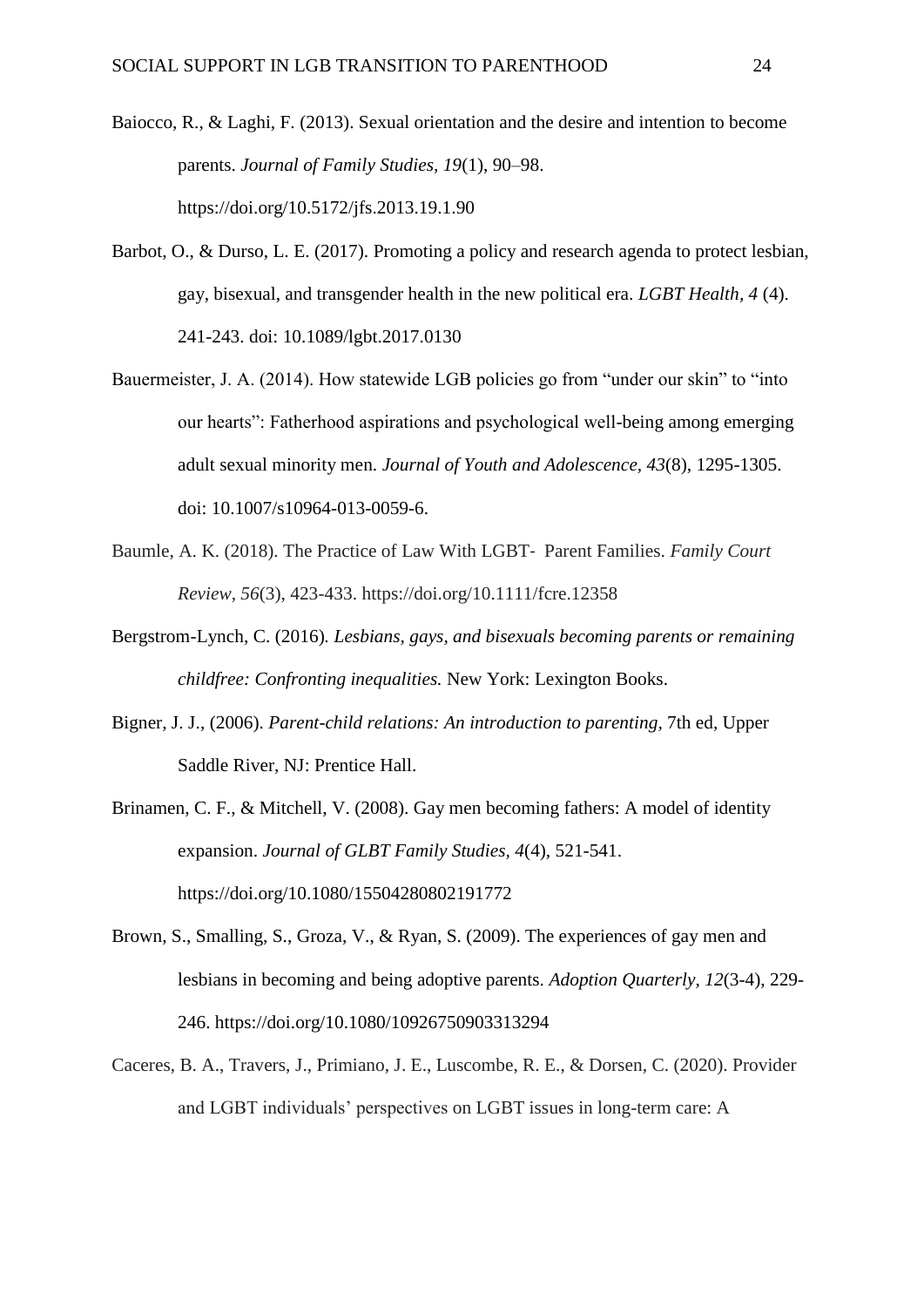systematic review. *The Gerontologist*, *60*(3), 169-183. https://doi.org/10.1093/geront/gnz012

- Chabot, J. M., & Ames, B. D. (2004). "It wasn't 'let's get pregnant and go do it':" Decision Making in Lesbian Couples Planning Motherhood via Donor Insemination. *Family Relations, 53*(4), 348-356. https://doi.org/10.1111/j.0197-6664.2004.00041.x
- Cobb, S. (1976). Social support as a moderator of life stress. *Psychosomatic Medicine*, *38*(5), 300-314. https://doi.org/10.1097/00006842-197609000-00003
- Coimbra, S., & Mendonça, M. (2013). Intergenerational solidarity and satisfaction with life: mediation effects with emerging adults. *Paidéia. 23 (55*), 161-169. doi:10.1590/1982-43272355201303.
- Cooke, B. D., Rossmann, M. M., McCubbin, H. I., & Patterson, J. M. (1988). Examining the definition and assessment of social support: A resource for individuals and families. *Family Relations*, *37*(2), 211-216. doi: 10.2307/584322
- Crawshaw, M., & Montuschi, O. (2014). It 'did what it said on the tin'– Participant's views of the content and process of donor conception parenthood preparation workshops. *Human Fertility*, *17*(1), 11-20. https://doi.org/10.3109/14647273.2014.881562
- DeMino, K. A., Appleby, G., & Fisk, D. (2007). Lesbian mothers with planned families: A comparative study of internalized homophobia and social support. *American Journal of Orthopsychiatry*, *77*(1), 165-173. https://doi.org/10.1037/0002-9432.77.1.165
- Dunne, G. A. (2000). Opting into motherhood: Lesbians blurring the boundaries and transforming the meaning of parenthood and kinship. *Gender & Society*, *14*(1), 11- 35. https://doi.org/10.1177/089124300014001003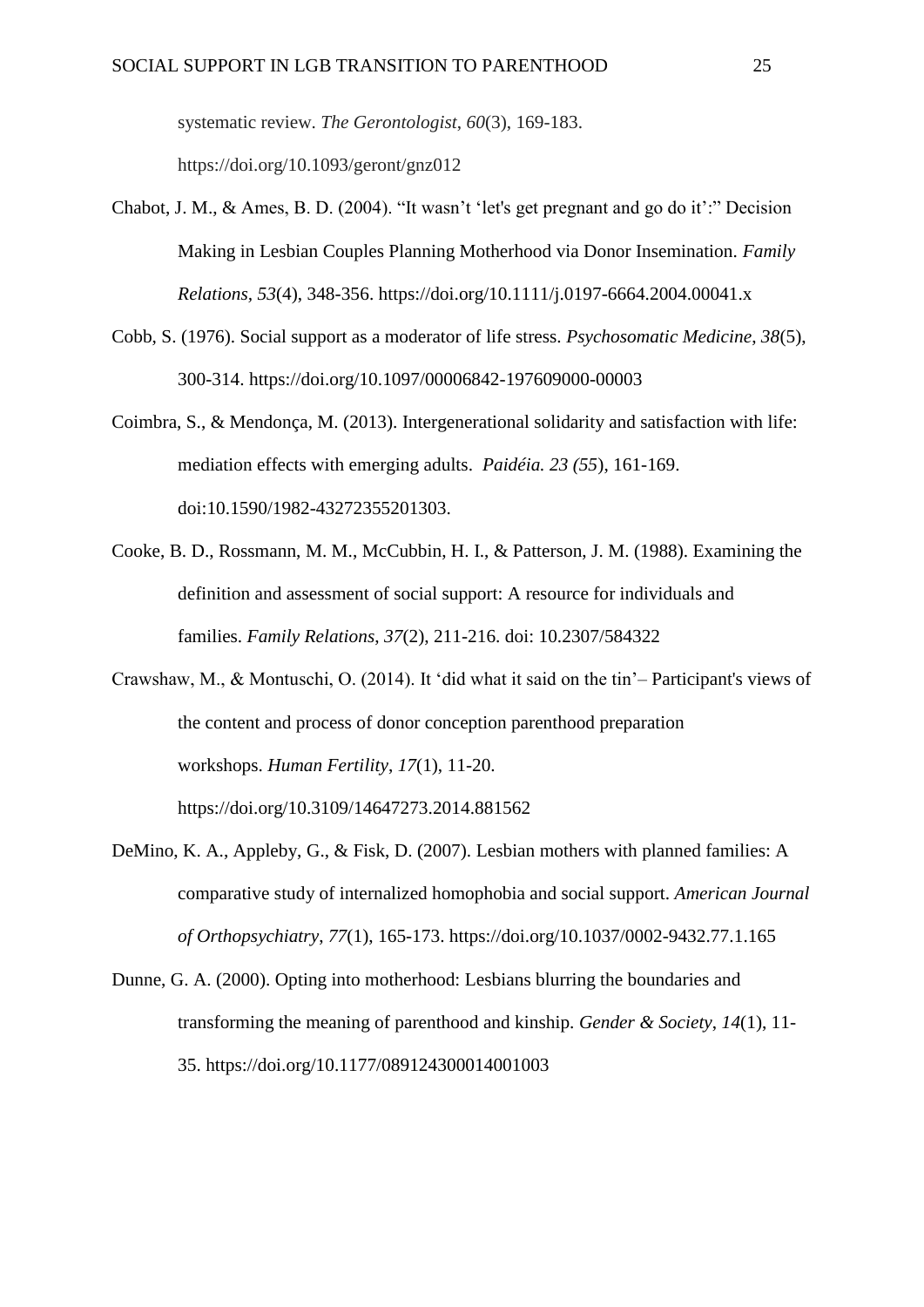- Farr, R. H., Tasker, F., & Goldberg, A. E. (2017). Theory in highly cited studies of sexual minority parent families: Variations and implications. *Journal of Homosexuality*, *64*(9), 1143-1179. https://doi.org/10.1080/00918369.2016.1242336
- Farr, R. H., & Tornello, S. L. (2016). The transition to parenthood and early child development in families with same-sex parents. *International Journal of Birth and Parent Education*, *3*(3), 17-22.
- Fidas, D., & Cooper, L. (2018). A workplace divided: understanding the climate for LGBTQ workers nationwide. *Human Rights Campaign*. Washington, DC.
- Gato, J., & Fontaine, A. M. (2017). Predicting attitudes toward lesbian and gay parent families among Portuguese students from helping professions. *International Journal of Sexual Health*, *29*(2), 187-201. https://doi.org/10.1080/19317611.2016.1268232
- Gato, J., Rangel Henriques, M., & Leal, D. (2020). Adoption by Lesbian Women and Gay Men: Perceived Challenges and Training Needs for Professionals in Portugal. *Adoption Quarterly*, 1-24. https://doi.org/10.1080/10926755.2020.1834044
- Gato, J., Leal, D., & Tasker, F. (2019). Parenting desires, parenting intentions, and anticipation of stigma upon parenthood among lesbian, bisexual, and heterosexual women in Portugal. *Journal of Lesbian Studies, 23*(4), 451-463. https://doi.org/10.1080/10894160.2019.1621733
- Gato, J., Leal, D., Coimbra, S., & Tasker, F. (2020). Anticipating Parenthood Among Lesbian, Gay, Bisexual, and Heterosexual Young Adults Without Children in Portugal: Predictors and Profiles. *Frontiers in Psychology*, *11*, 1058. https://doi.org/10.3389/fpsyg.2020.010583
- Gato, J., Leal, D., Moleiro, C., Fernandes, T., Nunes, D., Marinho, I., ... & Freeman, C. (2020). "The Worst Part Was Coming Back Home and Feeling Like Crying": Experiences of Lesbian, Gay, Bisexual and Trans Students in Portuguese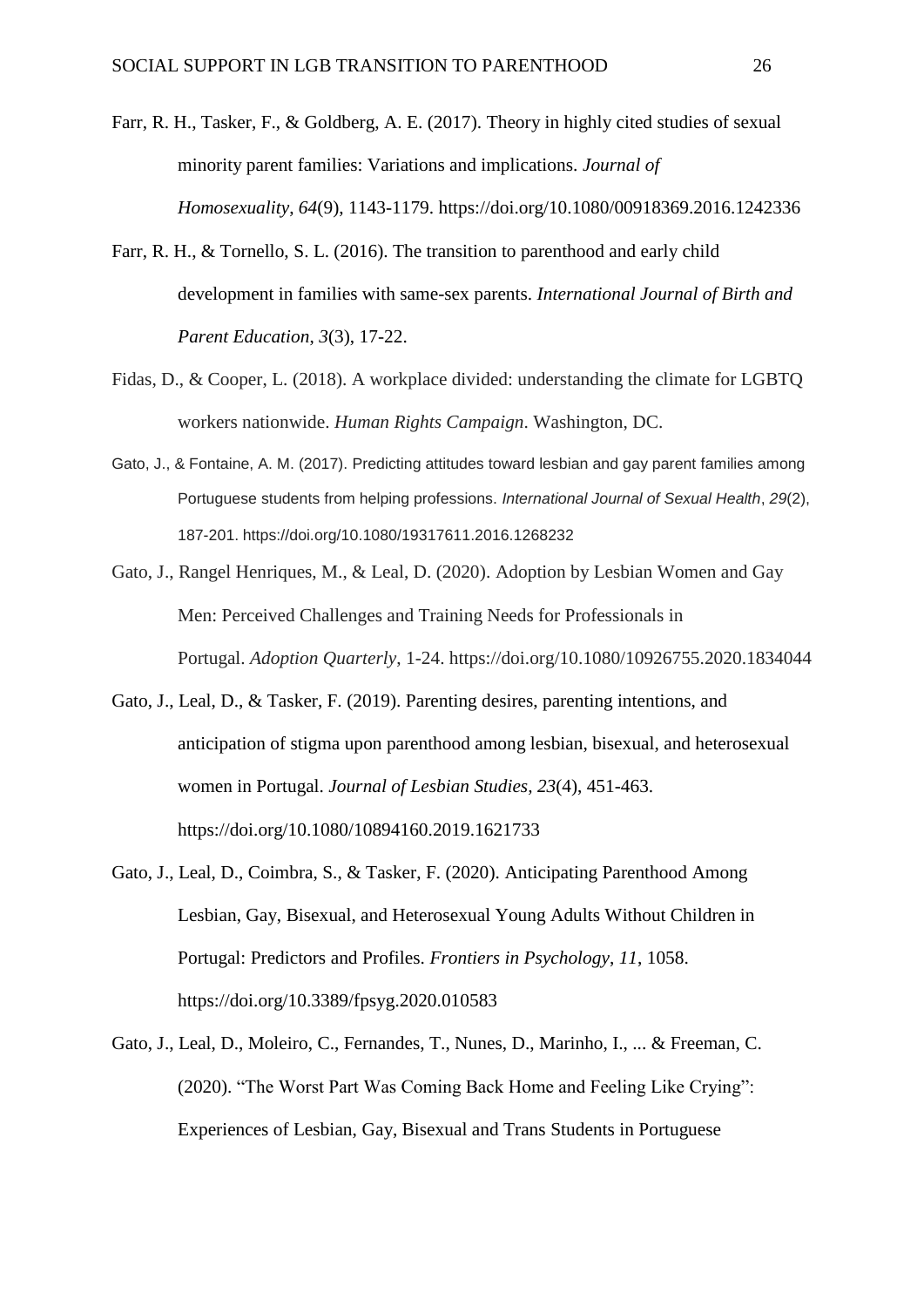Schools. *Frontiers in Psychology*, *10*, 2936.

<https://doi.org/10.3389/fpsyg.2019.02936>

- Gianino, M. (2008). Adaptation and transformation: The transition to adoptive parenthood for gay male couples. *Journal of GLBT Family Studies*, *4*(2), 205-243. https://doi.org/10.1080/15504280802096872
- Givoni, M. (2017). Why Review?. *Transport Reviews, 37*(1), 1-3. https://doi.org/10.1080/01441647.2017.1230169
- Glazer, D. (2014). LGBT transitions to parenthood. *Journal of Gay & Lesbian Mental Health*, *18*(2), 213-221. https://doi.org/10.1080/19359705.2014.883668
- Goldberg, A. E. (2006). The transition to parenthood for lesbian couples. *Journal of GLBT Family Studies*, *2*(1), 13-42. [https://doi.org/10.1300/J461v02n01\\_02](https://doi.org/10.1300/J461v02n01_02)
- Goldberg, A. E., Downing, J. B., & Richardson, H. B. (2009). The transition from infertility to adoption: Perceptions of lesbian and heterosexual couples. *Journal of Social and Personal Relationships*, *26*(6-7), 938-963. [https://doi.org/10.1177/0265407509345652](https://doi.org/10.1177%2F0265407509345652)
- Goldberg, A. E. (2010). From partners to parents: The transition to parenthood for lesbians and gay men. In A. E. Goldberg (Ed.), *Lesbian and gay parents and their children: Research on the family life cycle* (pp- 49-88)*.* Washington, DC: American Psychological Association.
- Goldberg, A. E., Downing, J. B., & Moyer, A. M. (2012). Why parenthood, and why now? Gay men's motivations for pursuing parenthood. *Family Relations*, *61*(1), 157-174. https://doi.org/10.1111/j.1741-3729.2011.00687.x
- Goldberg, A. E, Gartrell, N. K, & Gates, G. J. (2014). Research report on LGB-parent families. *UCLA: The Williams Institute*. Retrieved from https://escholarship.org/uc/item/7gr4970w
- Goldberg, A. E., Kinkler, L. A., Moyer, A. M., & Weber, E. (2014). Intimate relationship challenges in early parenthood among lesbian, gay, and heterosexual couples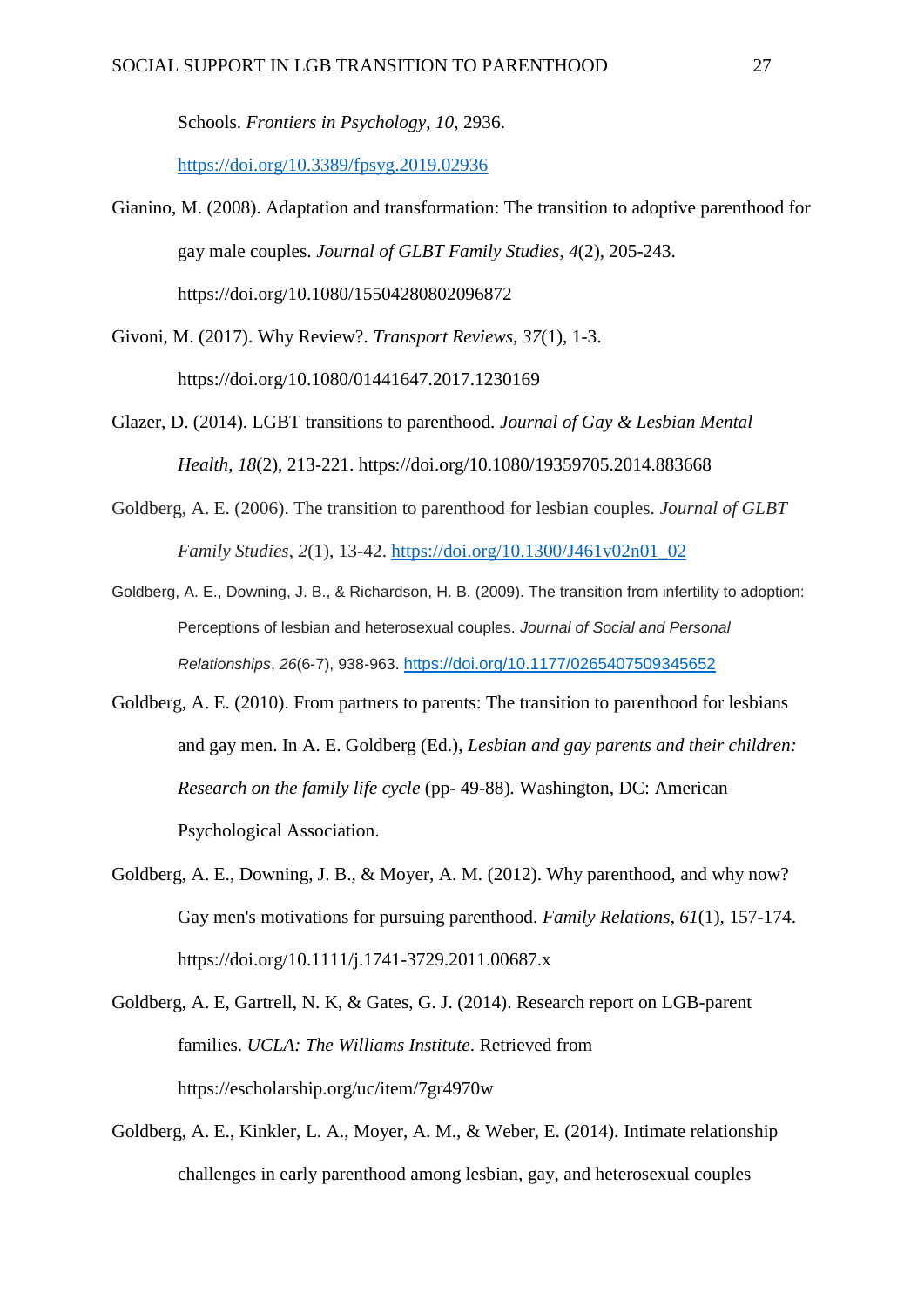adopting via the child welfare system. *Professional Psychology: Research and Practice*, *45*(4), 221. https://doi.org/10.1037/a0037443

- Goldberg, A. E., & Sayer, A. (2006). Lesbian couples' relationship quality across the transition to parenthood. *Journal of Marriage and Family*, *68*(1), 87-100. doi: 10.1111/j.1741-3737.2006.00235.x
- Goldberg, A. E., & Smith, J. Z. (2008a). Social support and psychological well‐ being in lesbian and heterosexual preadoptive couples. *Family Relations*, *57*(3), 281-294. https://doi.org/10.1111/j.1741-3729.2008.00500.x
- Goldberg, A. E., & Smith, J. Z. (2008b). The social context of lesbian mothers' anxiety during early parenthood. *Parenting: Science and Practice*, *8*(3), 213-239. https://doi.org/10.1080/15295190802204801
- Goldberg, A. E. (2010). *Lesbian and gay parents and their children: Research on the family life cycle*. American Psychological Association. Washington DC.
- Goldberg, A. E., & Smith, J. Z. (2011). Stigma, social context, and mental health: lesbian and gay couples across the transition to adoptive parenthood. *Journal of Counseling Psychology*, *58*(1), 139. https://doi.org/10.1037/a0021684
- Goldberg, A. E., & Smith, J. Z. (2014). Predictors of parenting stress in lesbian, gay, and heterosexual adoptive parents during early parenthood. *Journal of Family Psychology*, *28*(2), 125. https://doi.org/10.1016/j.jsp.2014.08.001
- Herek, G. M. (2004). Beyond "homophobia": Thinking about sexual prejudice and stigma in the twenty-first century. *Sexuality Research & Social Policy*, *1*(2), 6-24. https://doi.org/10.1525/srsp.2004.1.2.6
- Hicks, S. (2013). Lesbian, gay, bisexual, and transgender parents and the question of gender. In *LGBT-Parent Families* (pp. 149-162). Springer, New York, NY.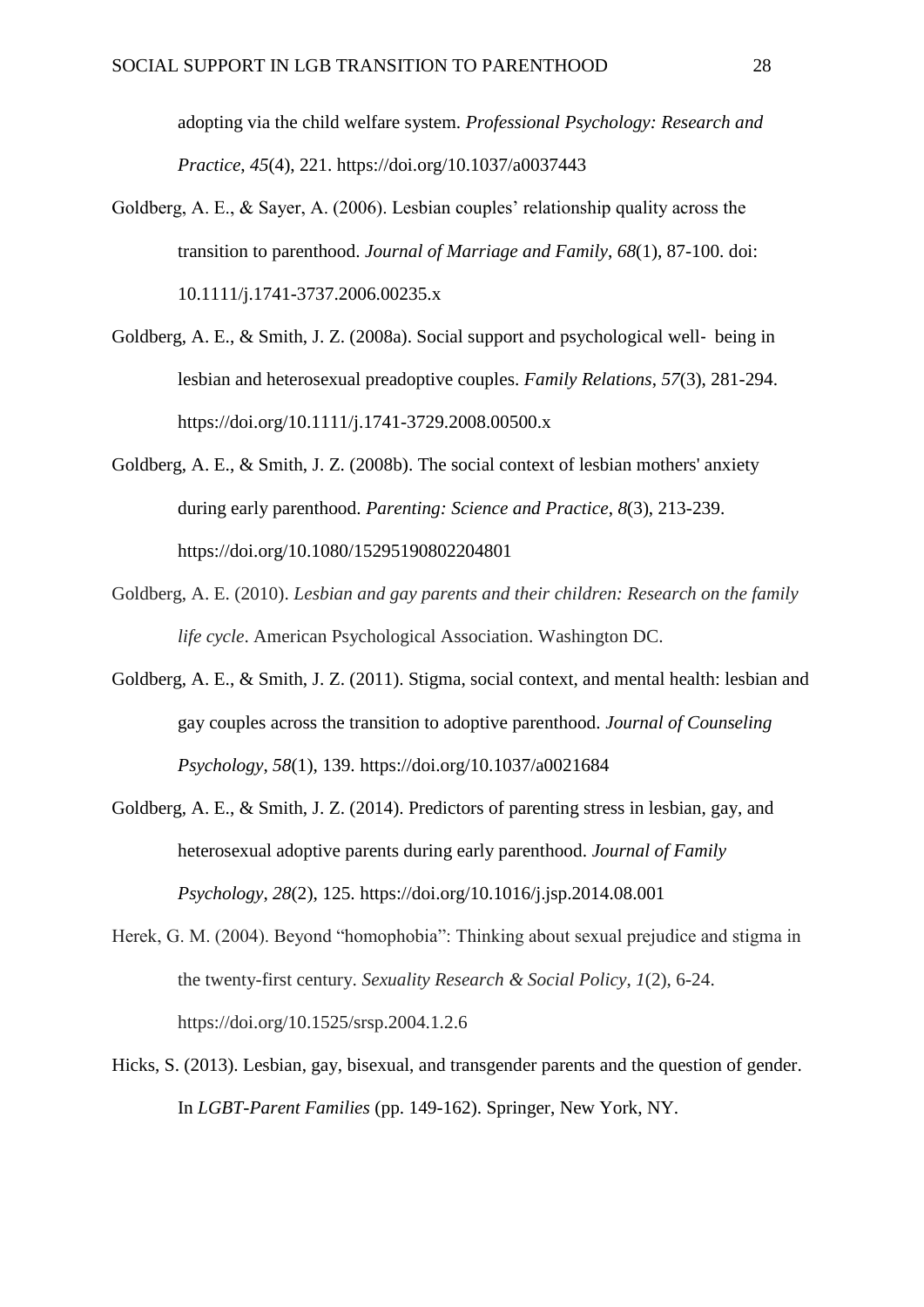Howie, C. (2019). Conducting your first systematic review. *PsyPAG Quarterly goes electronic*, *113,* 32-35.

House, J. S. (1981). Work, Stress, and Social Support. MA. *Reading: Addison-Wesley*.

- Huebner, D. M., Mandic, C. G., Mackaronis, J. E., Beougher, S. C., & Hoff, C. C. (2012). The impact of parenting on gay male couples' relationships, sexuality, and HIV risk. *Couple and Family Psychology: Research and Practice*, *1*(2), 106. https://doi.org/10.1037/a0028497
- Kaufman, T. M., Baams, L., & Dubas, J. S. (2017). Microaggressions and depressive symptoms in sexual minority youth: The roles of rumination and social support. *Psychology of Sexual Orientation and Gender Diversity, 4*(2), 184. https://doi.org/10.1037/sgd0000219
- Kazyak, E., & Woodell, B. (2016). Law and LGBQ-parent families. *Sexuality & Culture*, *20*(3), 749-768. https://doi.org/10.1007/s12119-016-9335-4
- Klittmark, S., Garzón, M., Andersson, E., & Wells, M. B. (2019). LGBTQ competence wanted: LGBTQ parents' experiences of reproductive health care in Sweden. *Scandinavian Journal of Caring Sciences*, *33*(2), 417-426. https://doi.org/10.1111/scs.12639
- Lavner, J. A., Waterman, J., & Peplau, L. A. (2014). Parent adjustment over time in gay, lesbian, and heterosexual parent families adopting from foster care. *American Journal of Orthopsychiatry*, *84*(1), 46.<https://doi.org/10.1037/h0098853>
- Layland, E. K., Carter, J. A., Perry, N. S., Cienfuegos-Szalay, J., Nelson, K. M., Bonner, C. P., & Rendina, H. J. (2020). A systematic review of stigma in sexual and gender minority health interventions. *Translational Behavioral Medicine*, *10*(5), 1200-1210. https://doi.org/10.1093/tbm/ibz200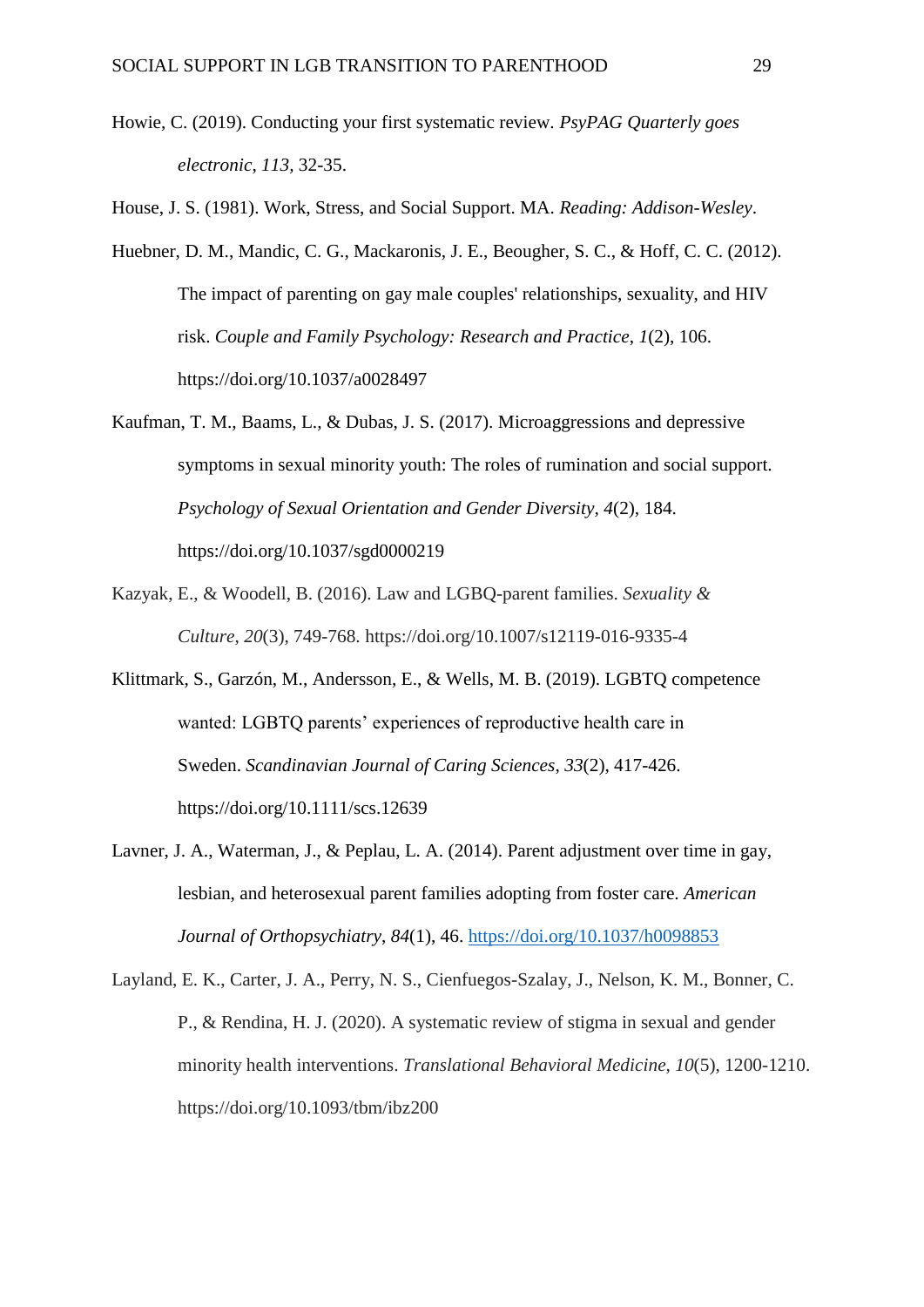- Leal, D., Gato, J., Coimbra, S. (2019). How does sexual orientation influence family solidarity? An exploratory study. *Journal of Prevention and Intervention in the Community, 48*(4)*.* https://doi.org/10.1080/10852352.2019.1627081.
- Leal, D., Gato, J., & Tasker, F. (2019). Prospective parenting: sexual identity and intercultural trajectories. *Culture, Health & Sexuality*, *21*(7), 757-773. https://doi.org/10.1080/13691058.2018.1515987
- Manley, M. H., Goldberg, A. E., & Ross, L. E. (2018). Invisibility and involvement: LGBTQ community connections among plurisexual women during pregnancy and postpartum. *Psychology of Sexual Orientation and Gender Diversity*, *5*(2), 169. https://doi.org/10.1037/sgd0000285
- McGoldrick, M., Preto, N. A. G., & Carter, B. A. (2015). *The expanding family life cycle: Individual, family, and social perspectives*. Pearson.
- Mezey, N. J. (2013). How lesbians and gay men decide to become parents or remain childfree. In *LGBT-parent families* (pp. 59-70). Springer, New York, NY. doi:10.1007/978-1-4614-4556-2\_4.
- Moher D, Liberati A, Tetzlaff J, Altman DG, The PRISMA Group (2009). *P*referred *R*eporting *I*tems for *S*ystematic Reviews and *M*eta-*A*nalyses: The PRISMA Statement. *PLoS Med 6*(7): e1000097. https://doi.org/10.1371/journal.pmed.1000097
- Moher, D., Liberati, A., Tetzlaff, J., & Altman, D. G. (2010). Preferred reporting items for systematic reviews and meta-analyses: the PRISMA statement. *Int J Surg*, *8*(5), 336-341.
- Nelson, S. K., Kushlev, K., & Lyubomirsky, S. (2014). The pains and pleasures of parenting: When, why, and how is parenthood associated with more or less well-being?. *Psychological Bulletin*, *140*(3), 846. https://doi.org/10.1037/a0035444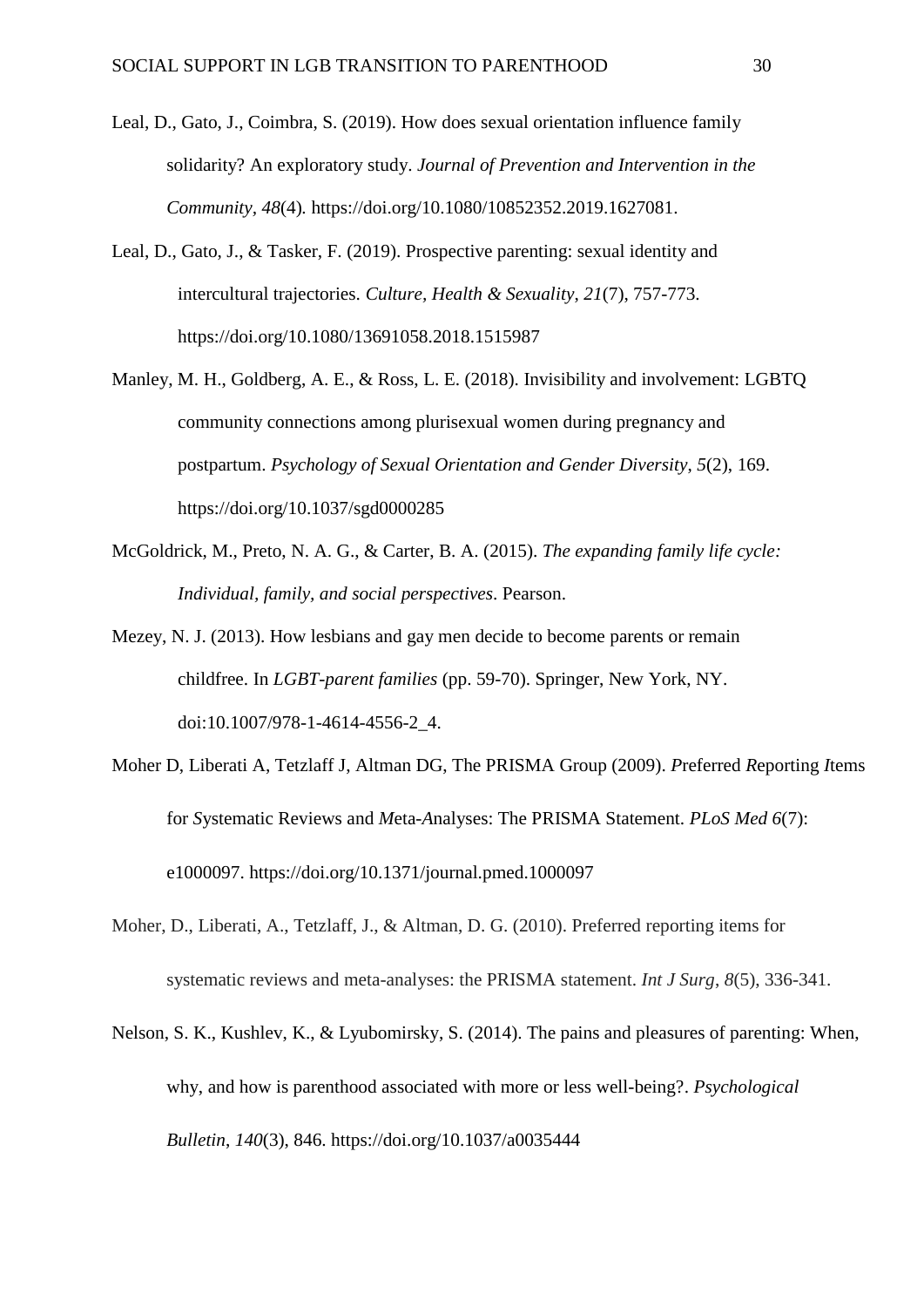- Paternotte, D. (2018). Coming out of the political science closet: the study of LGBT politics in Europe. *European Journal of Politics and Gender*, *1*(1-2), 55-74. https://doi.org/10.1332/251510818X15272520831175
- Perrin, E. C., Pinderhughes, E. E., Mattern, K., Hurley, S. M., & Newman, R. A. (2016). Experiences of children with gay fathers. *Clinical Pediatrics*, *55*(14), 1305-1317. <https://doi.org/10.1177/0009922816632346>
- Pichardo Galán, J. I., Alonso, M., Puche Cabezas, L., & Muñoz, Ó. (2019). GUIA ADIM LGBTI. Inclusão da diversidade sexual e identidade de género em empresas e organizações. Retrieved from https://eprints.ucm.es/59901/1/200503%20- %20Gu%C3%ADa%20ADIM%20-%20PT%20.pdf
- Pilkington, P. D., Milne, L. C., Cairns, K. E., Lewis, J., & Whelan, T. A. (2015). Modifiable partner factors associated with perinatal depression and anxiety: a systematic review and meta-analysis. *Journal of Affective Disorders*, *178*, 165-180. https://doi.org/10.1016/j.jad.2015.02.023
- Riskind, R. G., & Patterson, C. J. (2010). Parenting intentions and desires among childless lesbian, gay, and heterosexual individuals. *Journal of Family Psychology*, *24*(1), 78. https://doi.org/10.1037/a0017941
- Ross, L. E., Steele, L., & Sapiro, B. (2005). Perceptions of predisposing and protective factors for perinatal depression in same-sex parents. *Journal of Midwifery & Women's Health*, *50*(6), e65-e70. https://doi.org/10.1016/j.jmwh.2005.08.002
- Ross, L. E., Steele, L., Goldfinger, C., & Strike, C. (2007). Perinatal depressive symptomatology among lesbian and bisexual women. *Archives of Women's Mental Health*, *10*(2), 53-59. https://doi.org/10.1007/s00737-007-0168-x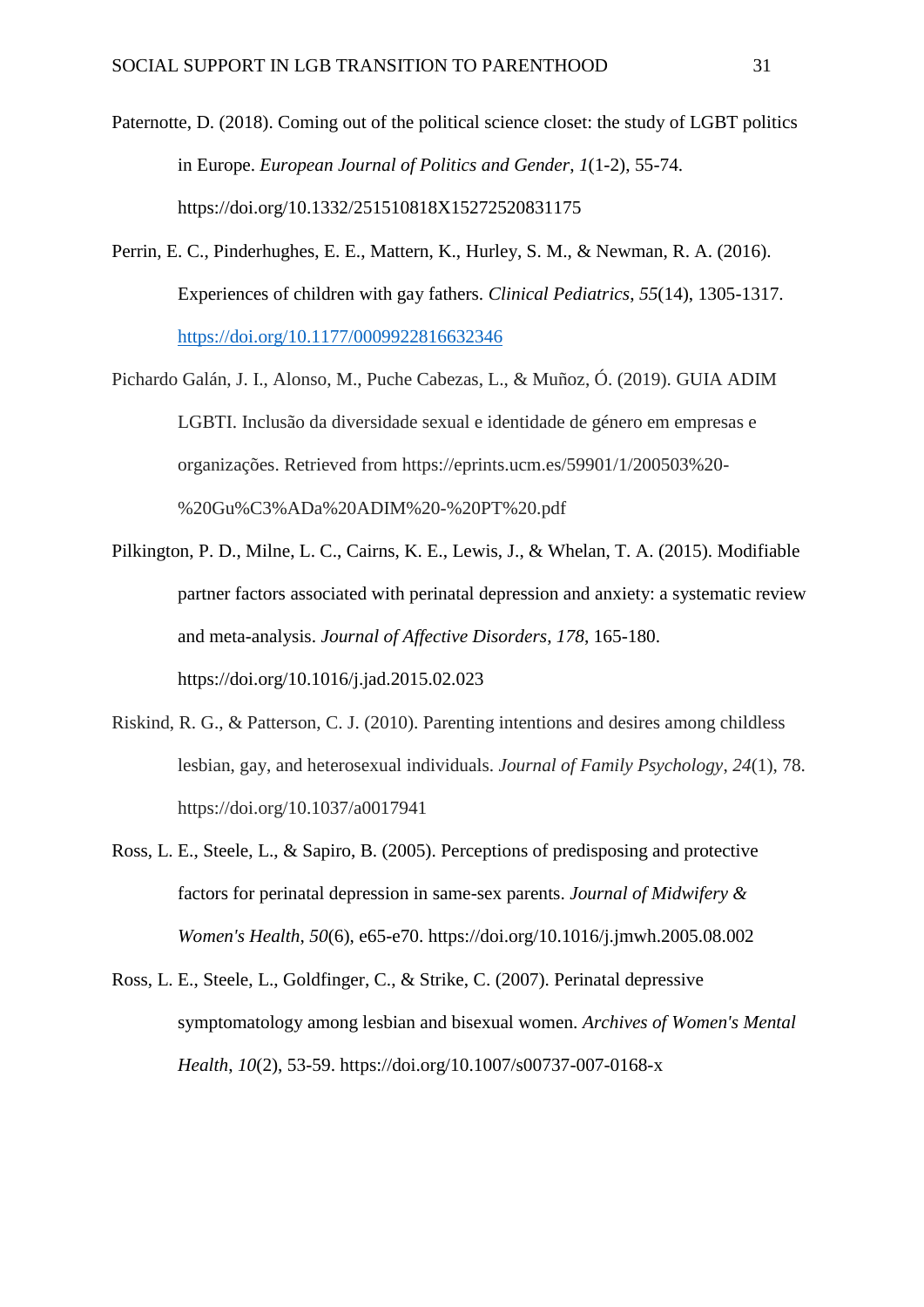- Russell, G. M., & Richards, J. A. (2003). Stressor and resilience factors for lesbians, gay men, and bisexuals confronting antigay politics. *American Journal of Community Psychology*, *31*(3-4), 313-328. https://doi.org/10.1023/A:1023919022811
- Santos, A. C. (2004). Nem menos, nem mais, direitos iguais": a juridificação do movimento LGBT português. In *Centro de Estudos Sociais da Faculdade de Economia da Universidade de Coimbra, VIII Congresso Luso-Afro-Brasileiro de Ciências Sociais, Coimbra* (pp. 16-18).
- Santos, C. M., Santos, A. C., Duarte, M., & Lima, T. M. (2009). Homoparentalidade e desafios ao direito: O caso Silva Mouta na justiça portuguesa e no Tribunal Europeu de Direitos Humanos. *Revista Crítica de Ciências Sociais*, (87), 43-68. https://doi.org/10.4000/rccs.1437
- Sarason, B. R., Shearin, E. N., Pierce, G. R., & Sarason, I. G. (1987). Interrelations of social support measures: Theoretical and practical implications. *Journal of Personality and Social Psychology*, *52*(4), 813. https://doi.org/10.1037/0022-3514.52.4.813
- Sherman, A. D., Clark, K. D., Robinson, K., Noorani, T., & Poteat, T. (2020). Trans\* community connection, health, and wellbeing: a systematic review. *LGBT Health*, *7*(1), 1-14. https://doi.org/10.1089/lgbt.2019.0014
- Sumontha, J., Farr, R. H., & Patterson, C. J. (2016). Social support and coparenting among lesbian, gay, and heterosexual adoptive parents. *Journal of Family Psychology*, *30*(8), 987.<https://doi.org/10.1037/fam0000253>
- Tasker, F., and Bellamy, C. (2019). "Adoption by same-sex couples reaffirming evidence: could more children be placed?," in *Family Law*, ed. R. Lamont (Oxford: Oxford University Press), 171–179.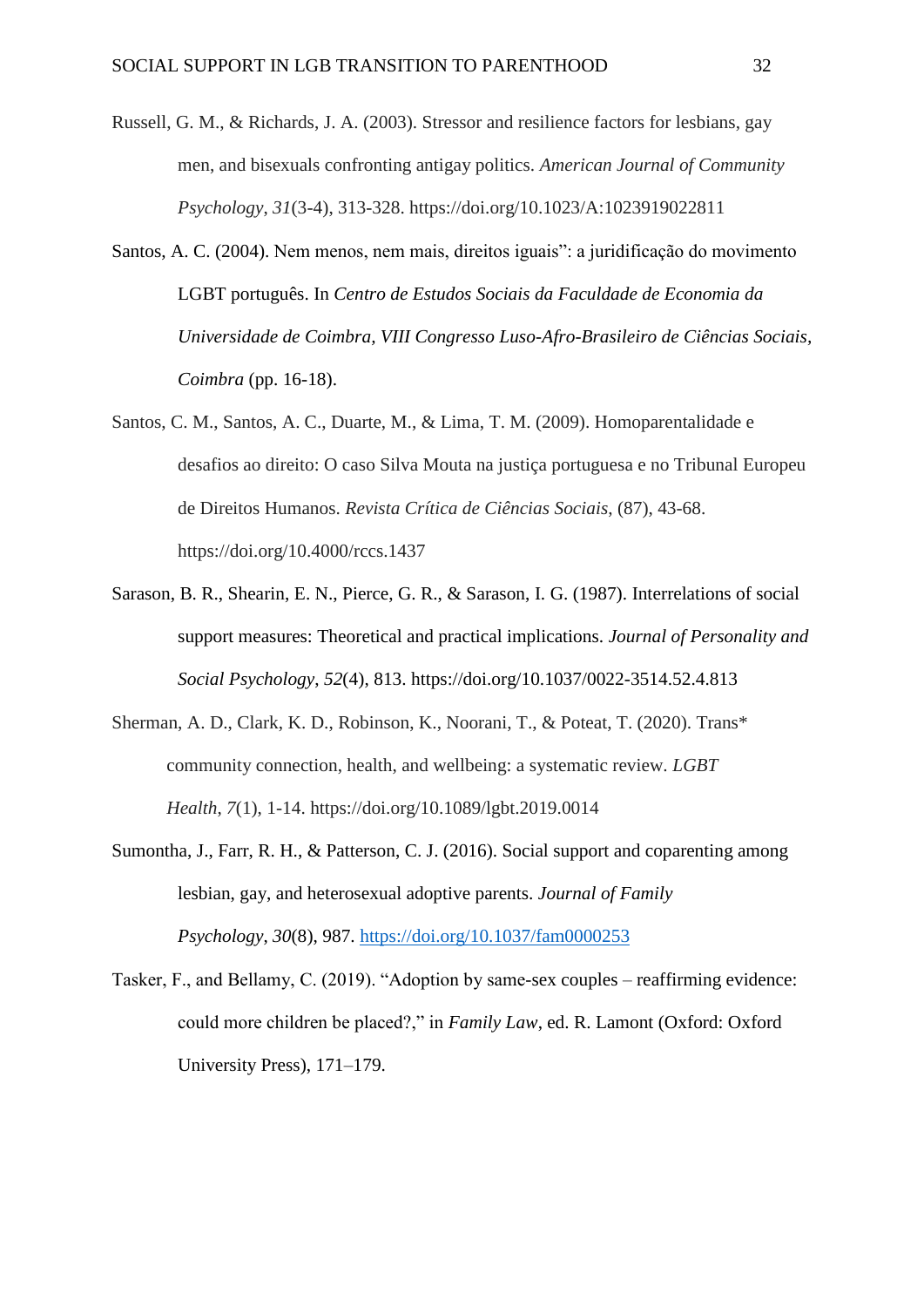- Tasker, F., & Delvoye, M. (2015). Moving out of the shadows: Accomplishing bisexual motherhood. *Sex Roles*, *73*(3-4), 125-140. [https://doi.org/10.1007/s11199-015-0503](https://doi.org/10.1007/s11199-015-0503-z) [z](https://doi.org/10.1007/s11199-015-0503-z)
- Tate, D. P., & Patterson, C. J. (2019). Sexual minority women's attitudes toward infants, children, and parenthood. *Journal of Lesbian Studies*, *23*(4), 464-475. https://doi.org/10.1080/10894160.2019.1629807
- Tate, D. P., Patterson, C. J., & Levy, A. J. (2019). Predictors of parenting intentions among childless lesbian, gay, and heterosexual adults. *Journal of Family Psychology*, *33*(2), 194. doi: 10.1037/fam0000499
- Toomey, R. B., & Russell, S. T. (2016). The role of sexual orientation in school-based victimization: A meta-analysis. *Youth & Society*, *48*(2), 176-201. doi: https://doi.org/10.1177/0044118X13483778
- Tornello, S. L., & Patterson, C. J. (2015). Timing of parenthood and experiences of gay fathers: A life course perspective. *Journal of GLBT Family Studies*, *11*(1), 35-56. <https://doi.org/10.1080/1550428X.2013.878681>
- Vasquez del Aguilla, E.; Cantillon, S. (2010). The labour market and LGBT discrimination in Ireland. *Social Justice Series, 10*(5), 88-105. University College Dublin, School of Social Justice. Retrieved from http://hdl.handle.net/10197/4499
- Wall, K., & Amâncio, L. (orgs.) (2007). *Família e Género em Portugal e na Europa*, Lisboa, Imprensa de Ciências Sociais.

Wardecker, B. M., & Matsick, J. L. (2020). Families of Choice and Community Connectedness: A Brief Guide to the Social Strengths of LGBTQ Older Adults. *Journal of Gerontological Nursing*, *46*(2), 5-8. https://doi.org/10.3928/00989134-20200113-01